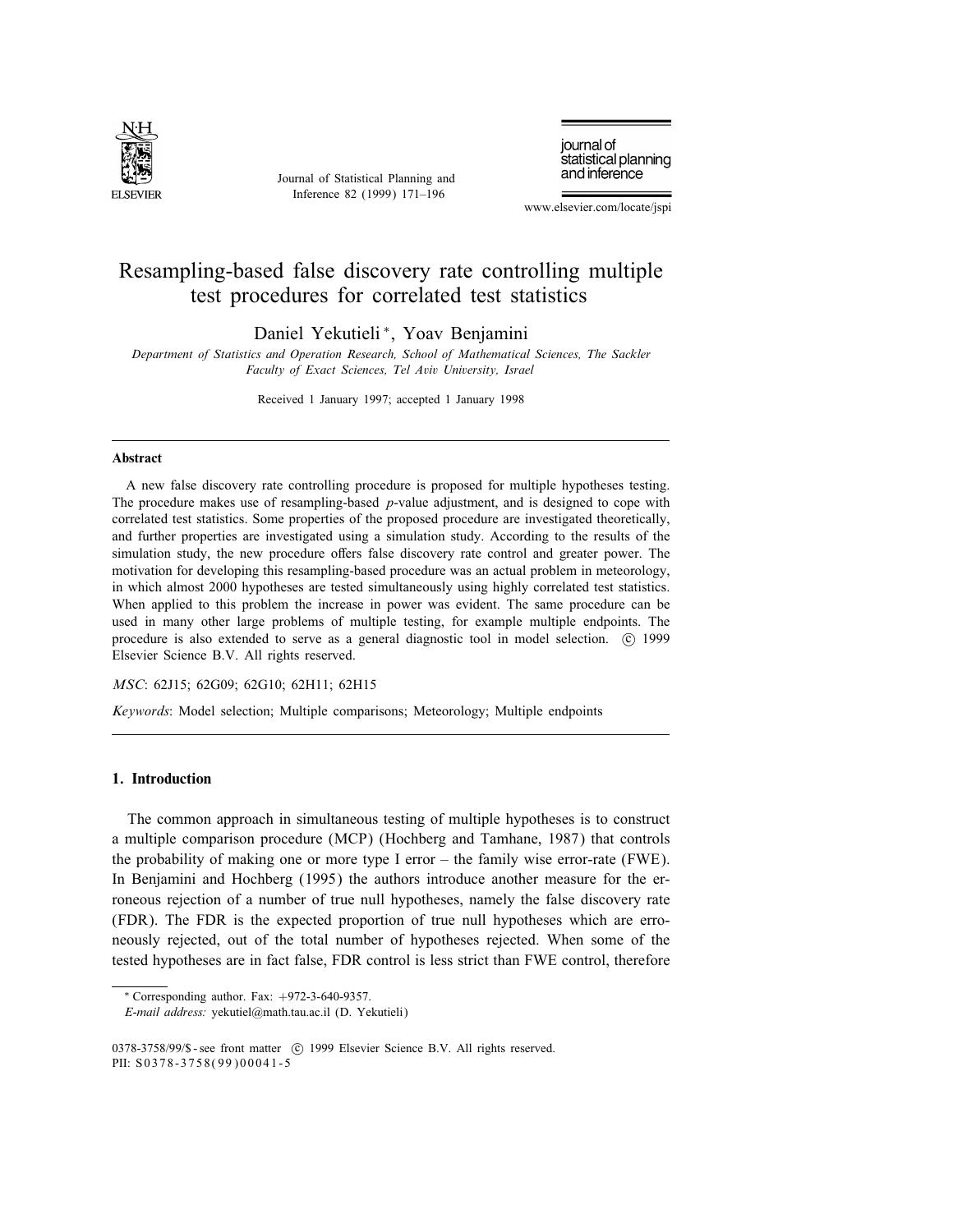FDR-controlling MCPs are potentially more powerful. While there are situations in which FWE control is needed, in other cases FDR control is sufficient.

The correlation map is a data analytic tool used in meteorology, which is a case in point. For example, the correlation between mean January pressure and January precipitation in Israel over some 40 years, is estimated at 1977 grid points over the northern hemisphere, and drawn on a map with the aid of iso-correlation lines (Manes, 1994). On this map, correlation centers are identified, and their orientation and location are analyzed to provide synopticians with the insight needed to construct forecasting schemes. If we treat the correlation map as (partially) a problem of testing independence at 1977 locations we immediately encounter the major difficulty. No control of multiplicity at all, which is the ongoing practice, would result in many spurious correlation centers. But since the multiplicity problem is large, we should be careful about loss of power.

If such centers are identied we can bear a few erroneous ones, as long as they are a small proportion of those identied. If all we face is noise we need full protection. Thus FDR control offers the appropriate mode of protection. Moreover, using data on an even finer grid is highly disadvantageous if we take the traditional approach to multiplicity control, although it is obviously advantageous from a meteorological point of view. A finer grid increases the number of true and non-true null hypotheses approximately by the same proportion. Because the FDR is the *proportion* of true null hypotheses rejected among the rejected, FDR controlling MCPs should approximately retain their power as resolution increases.

The major problem we still face is that the test statistics are highly correlated. So far, all FDR controlling procedures were designed in the realm of independent test statistics. Most were shown to control the FDR even in cases of dependency (Benjamini et al., 1995; Benjamini and Yekutieli, 1997), but they were not designed to make use of the dependency structure in order to gain more power when possible. Here we design new FDR controlling procedures for general dependent test statistics by developing a resampling approach along the line of Westfall and Young (1993) for FWE control. This new procedure is not specific to the meteorological problem, and can be modified to tackle many problems where dependency is suspected to be high, yet of unknown structure. An important example of such a problem is multiple endpoints in clinical trials, reviewed in this issue by Wassmer et al. (1997).

Combining FDR control and resampling is not a straightforward matter. When designing resampling-based  $p$ -value adjustments, Westfall and Young relied on the fact that the probability of making any type I error depends on the distribution of the true null hypotheses only, and treating more than necessary as true is always conservative in terms of FWE. This is not generally true for FDR control: the FDR depends on the distribution of *both* the true and false null hypotheses, and failing to reject a false null hypothesis can make the FDR larger.

The approach taken here is as following: we limit ourselves to a family of "generic" MCPs, which rejects an hypothesis if its  $p$ -value is less than  $p$ . For each  $p$  we estimate the FDR of the generic MCP, the FDR local estimators. As a "Global"  $q$  level FDR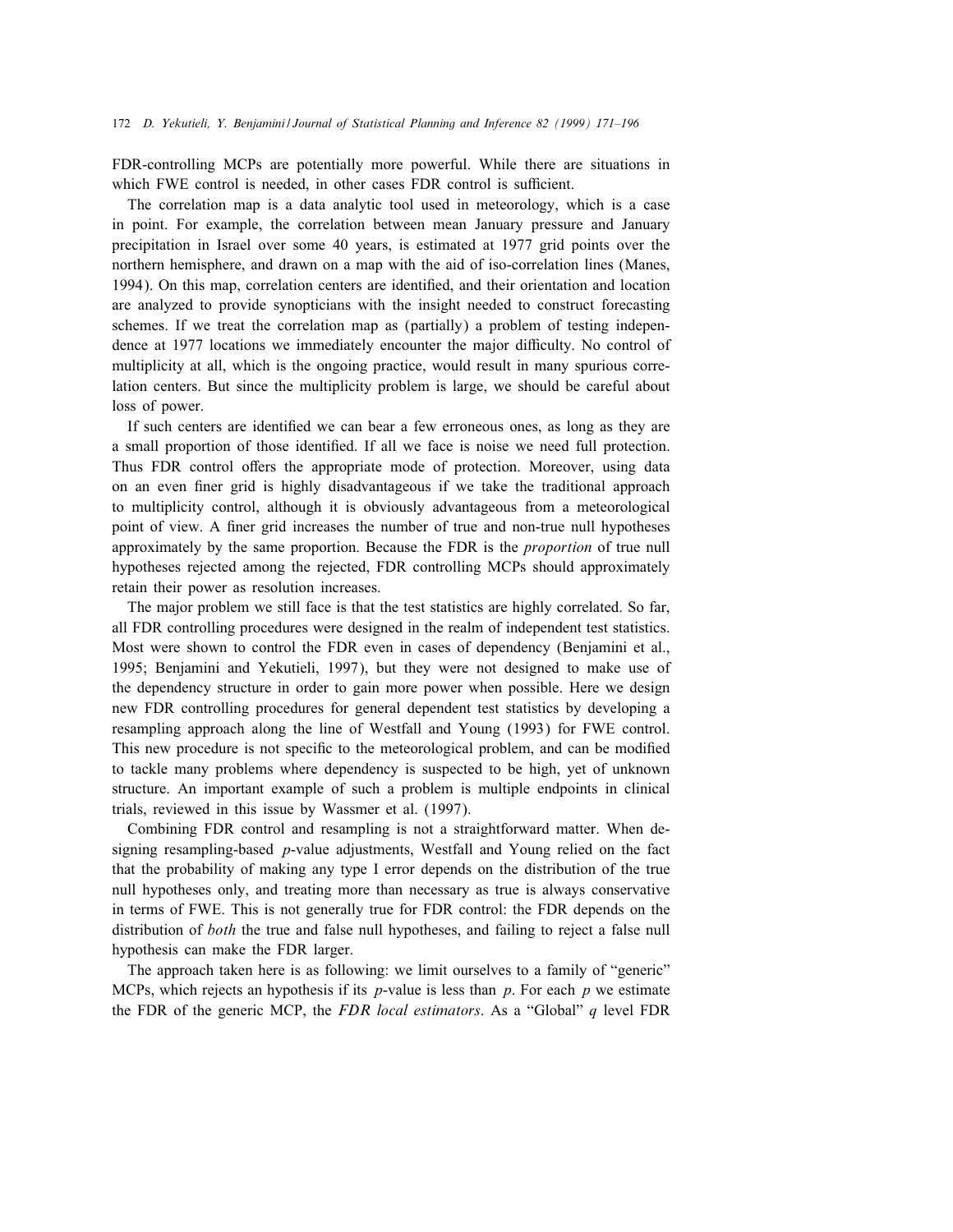controlling MCP we suggest the most powerful of the generic MCPs whos FDR local estimate is less than  $q$ . The resulting MCP is adaptive, since the FDR local estimators are based on the set of observed p-values. It is also a step-up procedure, since the specific generic MCP is chosen in a step-up fashion. Unlike the stepwise resampling procedures suggested by Westfall and Young (1993) and Troendle (1995), in which the entire resampling simulation is repeated in a step-up fashion, the resampling simulation in our proposed method is performed only once on the entire set of hypotheses.

In Section 2 the framework for defining the MCPs is laid, FWE and FDR controlling MCPs, and the relationship between  $p$ -value adjustments and local estimators are discussed. In Section 3, the p-value resampling approach is reviewed. In Section 4, two types of FDR local estimators are introduced, a local estimator based on Benjamini and Hochberg's FDR controlling MCP, and two resampling-based FDR local estimators. In Section 5, the use of FDR local estimators for inference is presented, and the advantages of the local point of view are discussed, especially using the suggested "local estimates plot". Sections 2, 3 and the beginning of Section 5 (with its references to Section 4) suffice in order to understand the main features of the new procedure and apply it in practice. The results of applying the new MCPs to a correlation map are presented in Section 6, and the use of the p-value adjustment plot is demonstrated. In that example the new MCPs proved to be most powerful, and revealed some new patterns. A simulation study was used to show the global FDR control of the suggested MCP. It was also used to show that the newly proposed procedures are more powerful than the existing MCP. Results of the simulation study are presented in Section 7, proofs of the propositions are given in Section 8.

#### 2. Multiple comparison procedures

The family of m hypotheses which are tested simultaneously includes  $m_0$  true null hypotheses and  $m_1$  false ones. For each hypothesis  $H_i$  a test statistic is available, with the corresponding p-value  $P_i$ . Denote by  ${H_{01},...,H_{0m}}$  the hypotheses for which the null hypothesis is true, and by  ${H_{11},...,H_{1m}}$  the false ones. The corresponding vectors of p-values are  $P_0$  and  $P_1$ . If the test statistics are continuous,  $P_{0i} \sim U[0,1]$ . The marginal distribution of each  $P_{1i}$  is unknown, but if the tests are unbiased, it is stochastically smaller than the distribution of  $P_{0i}$ . Let R denote the number of hypotheses rejected by a MCP,  $V$  the number of true null hypotheses rejected erroneously, and S the number of false hypotheses rejected. Of these three random variables, only  $R$  can be observed. The set of observed p-values  $p = (p_0, p_1)$ , and  $r(=v + s)$ , computed in a multiple hypotheses-testing problem, are *single* realizations of the random variables defined.

In terms of these definitions, the expected number of erroneous rejection, also called the per family error-rate (PFE), is  $E_PV(p)$ . The family wise error-rate (FWE), is the probability of rejecting at least one true null hypotheses,  $\text{FWE} = \text{Pr}_{\textbf{P}} \{V \geq 1\}$  (and is always smaller than the PFE.) Let  $H_0^c$  denote the complete null hypothesis, which is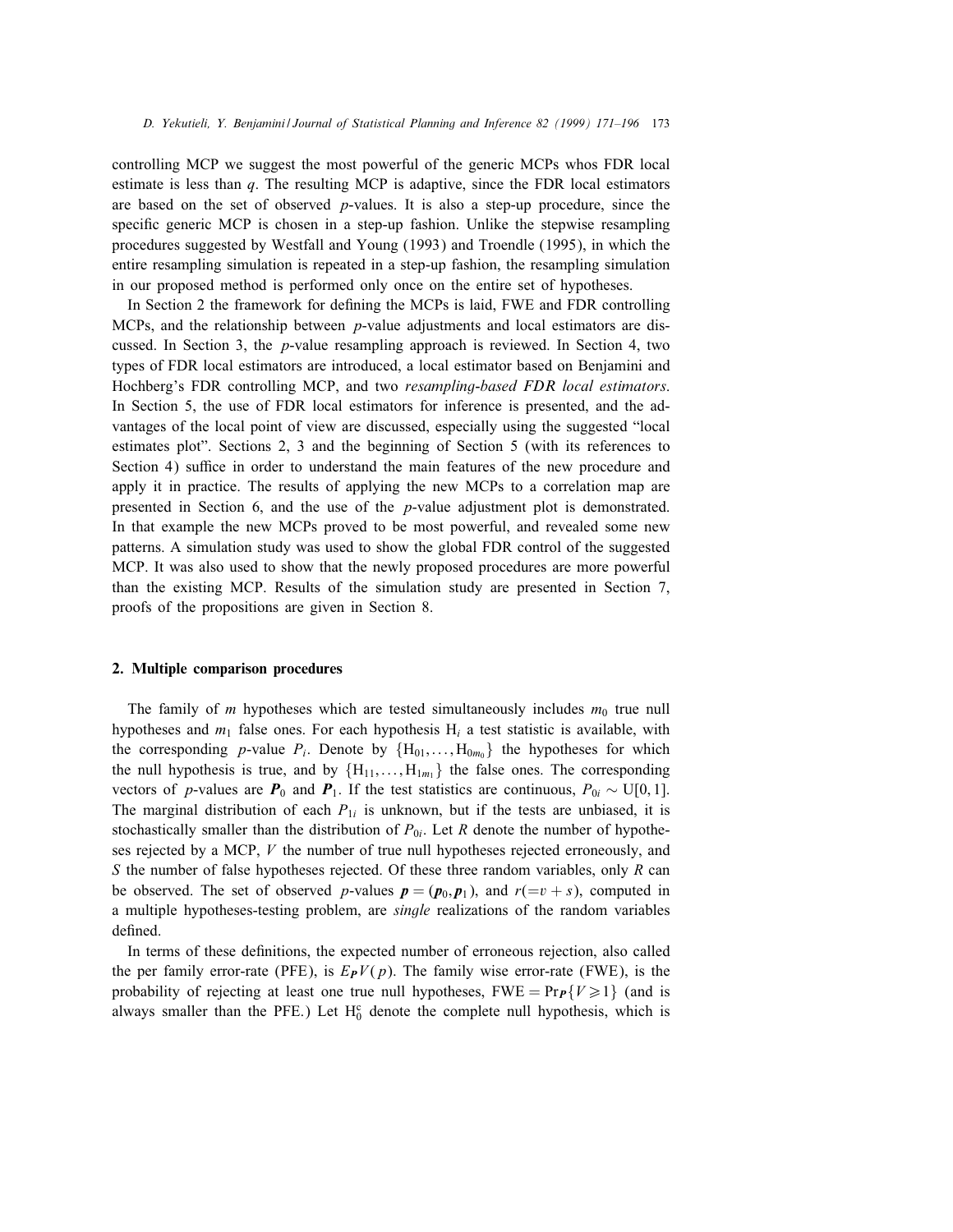the intersection of all true null hypotheses (i.e.  $m_0 = m$ ). A MCP offering FWE control under the complete null hypothesis is said to have weak FWE control. A MCP offering FWE control for any combination of true and non-true null hypotheses offers *strong* FWE control.

The false discovery rate (FDR) introduced in Benjamini and Hochberg (1995) is a different measure of the type I error rate of a MCP. It is the expected proportion of erroneously rejected hypotheses, among the rejected ones. Let  $Q$  denote

$$
Q = \begin{cases} V/R & \text{if } R > 0, \\ 0 & \text{otherwise.} \end{cases}
$$
 (1)

Then the FDR is defined as  $Q_e = E_P(Q)$ . As shown in Benjamini and Hochberg (1995) the FDR of a MCP is always smaller or equal to the FWE, where equality holds if all null hypotheses are true. Thus control of the FDR implies control of the FWE in the weak sense.

In the same way that an  $\alpha$ -level test for a single hypothesis can be defined as "reject" whenever the *p*-value  $\leq \alpha$ " so can a *generic* MCP be defined for simultaneous testing as following: For each  $p \in [0, 1]$ , reject  $H_i^0$  if  $p_i \leq p$ . Let  $R(p)$ ,  $V(p)$  and  $S(p)$  denote the R, V and S, of the generic MCP. The PFE of such a procedure is  $E_PV(p)=m_0 \cdot p$ . Since rejecting any true null hypotheses by a generic MCP is equivalent to rejecting the hypothesis corresponding to the minimal observed  $p$ -value of all true null hypotheses, the FWE of this procedure is  $Pr_{P_0} \{\min_i p_{0i} \leq p\}$ . Obviously, the larger p in a generic MCP the larger become the two error rates, yet larger is the power as well.

The Bonferroni procedure is the generic MCP with  $p=\alpha/m$ . For any joint distribution of the *p*-values, the Bonferroni procedure has  $FWE \leq \alpha$ . Consider now a generic MCP under other distributional assumptions:

**Example 2.1** (*Westfall and Young*, 1993, p. 55). If all test statistics corresponding to true null hypotheses are equivalent, all  $P_{0i}$ 's are identical, so regardless of  $m_0$ ,  $\min_i P_{0i} \sim P_{01}$ . The generic MCP, with  $p = \alpha$ , would have FWE =  $\alpha$ .

Thus knowing how  $P_0$  is distributed, more powerful MCPs can be constructed. Resampling-based MCPs, introduced in Westfall and Young (1993), use p-value resampling to simulate the distribution of  $P_0$  and thereby utilize the dependency structure of the data to construct more powerful MCPs. It is our goal to follow a similar path while controlling the FDR. Alas as we shall see below, this is no trivial task, since the proportion of error  $Q$  depends not only on the falsely rejected but also on the number of correctly rejected hypotheses.

## 2.1. p-value adjustments

Instead of describing the Bonferroni procedure as a generic MCP with level  $\alpha/m$ , we can adjust each  $p(i)$  by multiplying it by m. Then, a hypothesis will be rejected by the Bonferroni procedure if its adjusted  $p$ -value is less then  $\alpha$ . Generally this is a different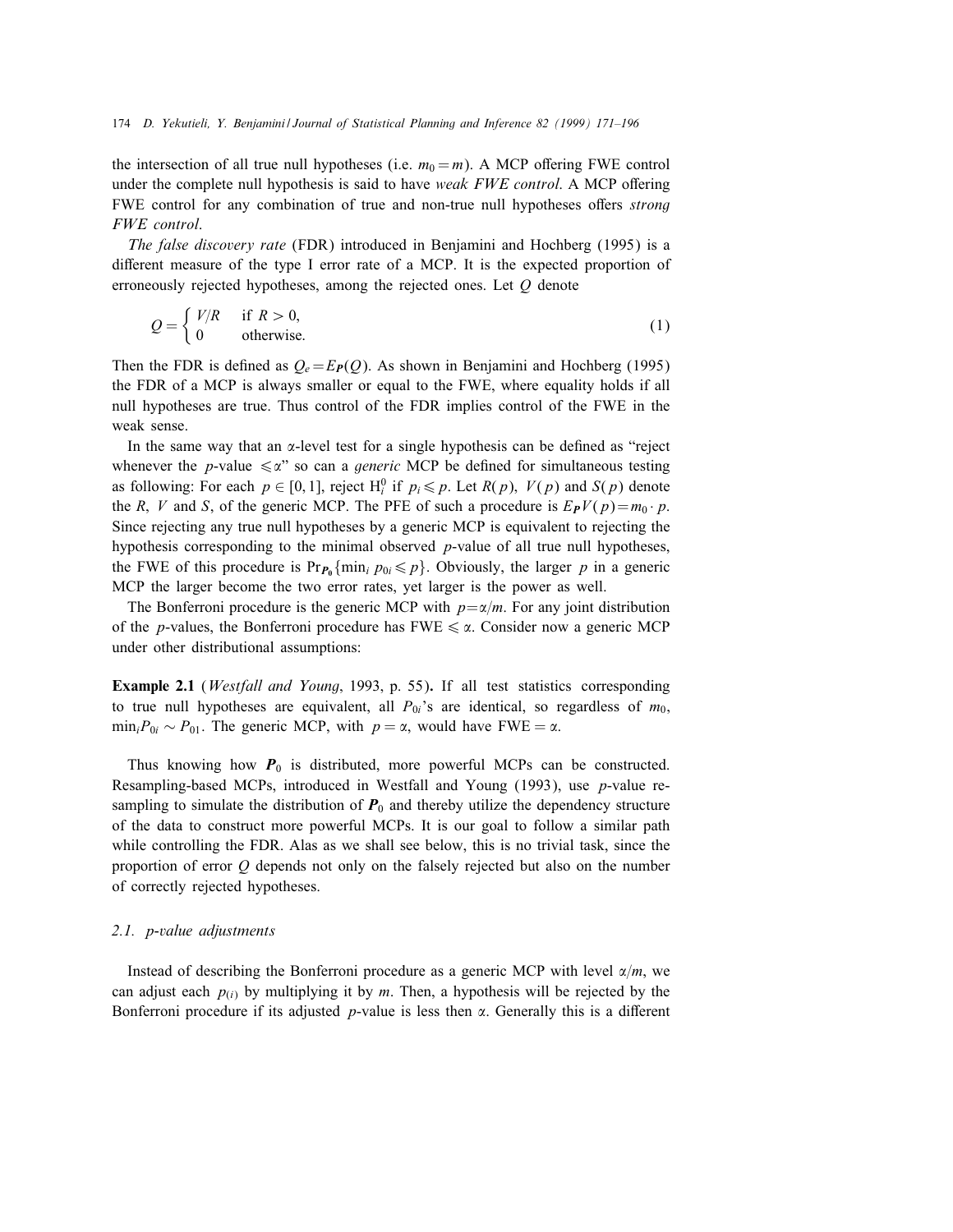way of phrasing the results of a MCP. The term  $p$ -value adjustment (adjusted  $p$ -value) is used quite loosely in the literature; see Shafer and Olkin (1983), Heyse and Rom (1988), Westfall and Young (1989), and Dunnet and Tamhane (1992). Wright (1992) presents a nice summary with many example and further references for the p-value adjustment. We have found the need to distinguish between the  $p$ -value adjustment and the  $p$ -value correction, a difference sometimes masked in single-step procedures.

**Definition 2.2.** For any MCP  $\mathcal{M}$ , the FWE p-value adjustment  $p_i^{\mathcal{M}}$  of an hypothesis  $H_i$  is the size of the strictest level of the test M still rejecting  $H_i$  while controlling the FWE given the observed  $p$ -values, i.e.

$$
\tilde{p}_i^{\mathcal{M}} = \inf \{ \alpha \mid H_i \text{ is rejected at FWE} = \alpha \}.
$$

The *p*-value adjustment can be defined for more complex MCPs as well, as the next example shows.

**Example 2.3.** Holm's step-down procedure makes use of the ordered p-values  $p_{(1)} \le$  $\cdots \leq p_{(m)}$ . For  $i = 1, 2, \ldots, m$  the ordered p-value  $p_{(i)}$  is compared to the critical value  $\alpha/(m + 1 - i)$ . The null hypotheses corresponding to  $p_{(k)}$  is rejected in a  $\alpha$  size test if for  $i = 1, 2, ..., k$ ,  $p(i) \le \alpha/(m + 1 - i)$ . Therefore the p-value adjustment based on Holm's MCP is

$$
\tilde{p}_{(k)}^{\text{Holm}} = \max_{i \leq k} \{ p_{(i)} \cdot (m+1-i) \}. \tag{2}
$$

Use of p-value adjustments for multiple-hypotheses testing has the convenience of reporting the results of a single test using  $p$ -values, because the level of the test does not have to be determined in advance. If, for example,  $\tilde{p}_{(k)}^{\text{Holm}} = 0.0105$ , Holm's MCP with  $\alpha = 0.01$  would not have rejected  $H^0_{(k)}$ .

Reporting the p-value adjustments would reveal that if the FWE control is slightly relaxed  $H^0_{(k)}$  can be rejected.

In a similar fashion an FDR adjustment is defined.

**Definition 2.4.** For any MCP M, the FDR p-value adjustment of an hypothesis  $H_i$  is the size of the strictest level of the test  $\mathcal M$  still rejecting  $H_i$  while controlling the FDR, i.e.

$$
\tilde{p}_i^{\mathcal{M}} = \inf \{ \alpha \mid H_i \text{ is rejected at FDR} = \alpha \}.
$$

By applying the above formulation, the FDR controlling MCP introduced in Benjamini and Hochberg  $(1995)$  can be rephrased into a FDR *p*-value adjustment. Benjamini and Hochberg's MCP is as follows: compare each ordered  $p$ -value  $p_{(i)}$ with  $\alpha \cdot i/m$ . Let  $k = \max\{i: p_{(i)} \leq \alpha \cdot i/m\}$ , if such k exists reject  $H^0_{(1)},...,H^0_{(k)}$ . A q sized MCP rejects an hypotheses  $H_{(i)}^0$  if for some k,  $k = i, \ldots, m, p_{(k)} \cdot m/k \le \alpha$ , thus we define the BH FDR  $p$ -value adjustment as

$$
Q_{\text{adj}}^{\text{BH}}(p_{(i)}) = \min_{i \le k} \{ p_{(k)} \cdot m/k \}. \tag{3}
$$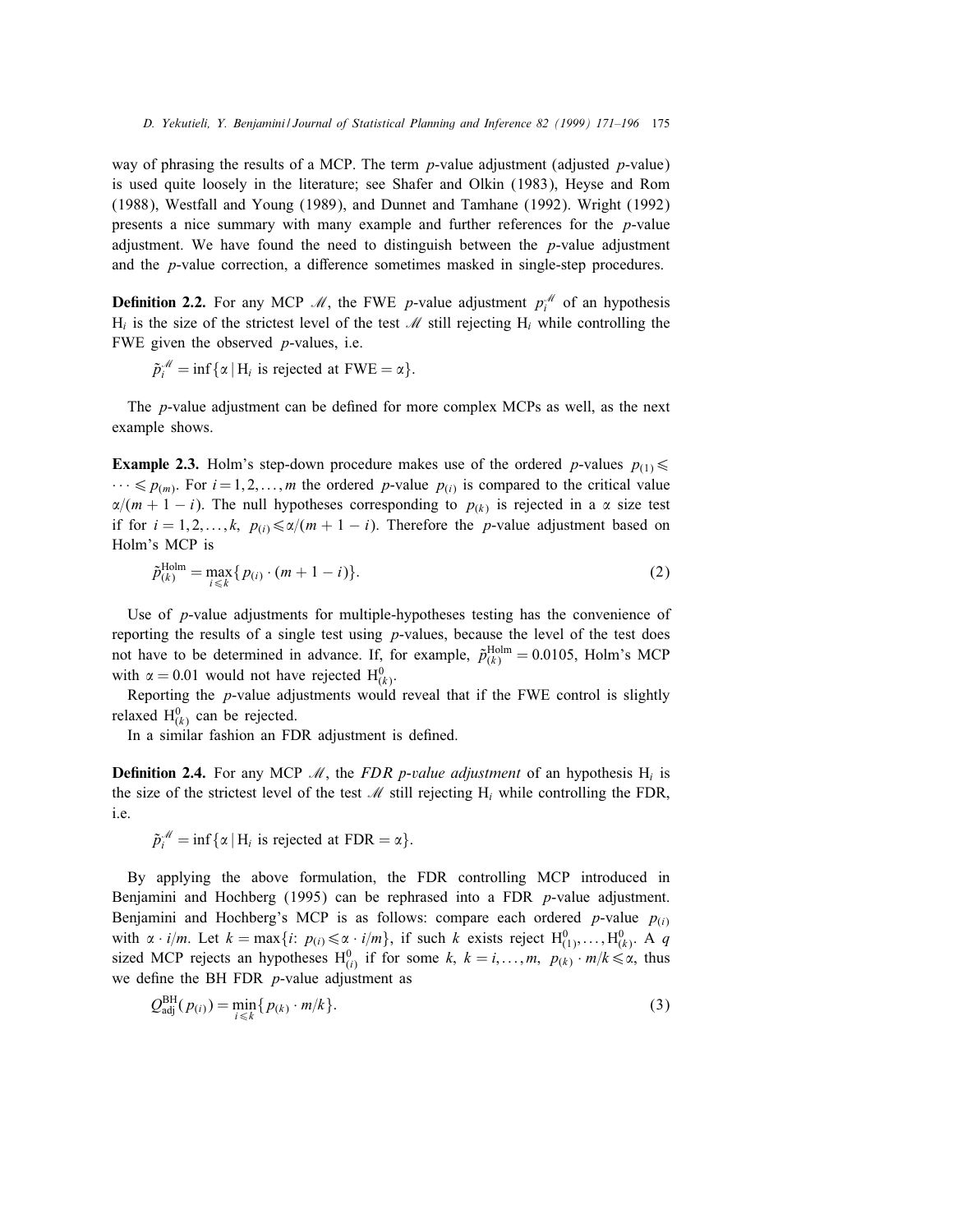#### 2.2. p-value corrections

The FWE correction of a p-value is the adjustment of the generic MCP at this value. Thus the FWE correction of  $p$  is defined,

$$
\tilde{p} = \Pr_{P_0} \{ \min P_0 \leq p \}. \tag{4}
$$

The FWE correction  $\tilde{p}$  can be defined for any  $p \in [0, 1]$ . The FWE correction of 0 is 0, that of 1 is 1, and in between  $\tilde{p}$  is increasing in p. Heyse and Rom (1988) refer to such a correction at the observed minimal  $p$ -value as the "adjustment". The generic MCP with critical p-value p such that  $\tilde{p} = \alpha$ , has FWE  $\alpha$  by definition. Usually the distribution of  $P_0$  is unknown, so the FWE correction cannot be computed, but must be estimated. Let  $\tilde{p}_{est}(\boldsymbol{P})$  be a estimate of the FWE correction, such that for each p and for all P,  $\tilde{p}_{est}(P) \geq \tilde{p}$ . Let  $\hat{p}_{\alpha} = \sup\{p: \tilde{p}_{est} \leq \alpha\}$ . The MCP based on  $\tilde{p}_{est}$  is: reject  $H_i^0$  if  $p_i \le \hat{p}_{\alpha}$ . This MCP is more conservative than the generic MCP with FWE =  $\alpha$ , thus offers FWE control.

Again, the concept of p-value correction can be extended to FDR control. Let

$$
Q(p) = \begin{cases} V(p)/R(p) & \text{if } R(p) > 0, \\ 0 & \text{otherwise.} \end{cases}
$$

The FDR correction of  $p, Q_e(p)$  is defined:

$$
Q_{e}(p) = E_{P}Q(p). \tag{5}
$$

For a given p-value p,  $Q_e(p)$  is a function of  $(S(p), V(p))$ . Unlike the FWE p-value correction  $Q_e(p)$  is not necessarily increasing in p, although it always satisfies  $Q_e(0) = 0$  and  $Q_e(1) = m_0/m$ . Under the complete null hypothesis  $Q_e(p)$  equals the FWE correction  $\tilde{p}$ .

Using Definition 2.2 the MCPs which are defined in terms of critical values, can be rephrased into a  $p$ -value adjustment. As shown, if conservative estimators of the  $p$ -value correction are available, a new FWE controlling MCP can be defined based on the set of estimates. Westfall and Young's single-step MCP, which is called a "resampling-based  $p$ -value adjustment" is an example of such a procedure. This scheme is discussed in the next section, where it is shown that Westfall and Young's p-value adjustment is a conservative estimator of the FWE correction, and therefore their MCP controls the FWE.

Following the example of Westfall and Young we wish to introduce the resampling approach to the new problem of FDR control. We present a new class of MCPs based on conservative estimators of the FDR correction called FDR local estimators. Two resampling based local estimators are presented, which are conservative and retain good power when true null hypotheses are highly correlated. These two are compared to a local estimator based on the BH MCP which is easy to compute but can be downward biased if  $s(p)=0$  and overly conservative if the test statistics corresponding to the set of true null hypotheses are highly correlated.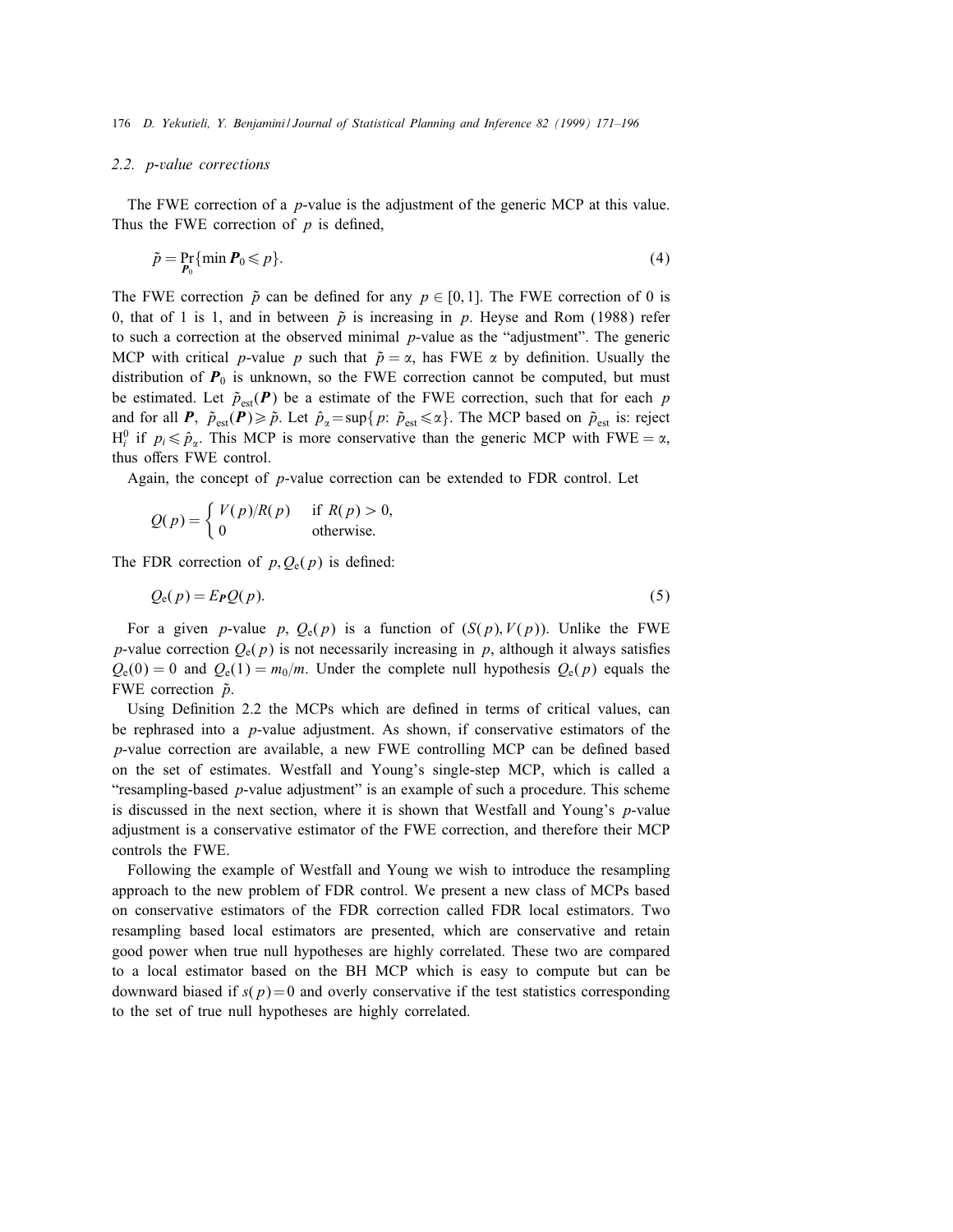## 3. p-value resampling

The construction of powerful MCPs requires knowledge of the distribution of  $P_0$ . p-value resampling is a method to approximate the distribution of  $P_0$  using data gathered in a single experiment. Since the number and identity of the true null hypotheses is not known, p-value resampling is conducted under the complete null hypothesis, i.e. under the assumption that all the hypotheses are in fact true.

The basic setup for *p*-value resampling: Let  $\mathscr Y$  denote a data set gathered to test an ensemble of hypotheses.

- 1. Compute  $p = P(\mathcal{Y})$ .
- 2. Model the data according to the complete null hypothesis, with a systematic and a random component,  $\mathscr{Y} = \mathscr{Y}(\mathscr{C}_{\mathscr{Y}}, \varepsilon_{\mathscr{Y}})$ .
- 3. Estimate the distribution of the random component  $\varepsilon_{\mathcal{Y}}$ .
- 4. Simulate the random component  $\varepsilon_{\mathcal{Y}}$ , by drawing sample  $\varepsilon_{\mathcal{Y}}^*$ , with replacement, from the empirical distribution estimated in step 3.
- 5. Construct a simulated data set  $\mathcal{Y}^* = \mathcal{Y}(\mathcal{C}_{\mathcal{Y}}, \varepsilon_{\mathcal{Y}}^*)$ .
- 6. Compute  $p^* = P(\mathscr{Y}^*)$ .
- 7. Repeat steps 4 6 to get large samples from the simulated distribution  $P^*$ .

The resampling procedure makes use of these simulated sets of  $p$ -values. For the sake of the theoretical discussion we shall further denote the two components of  $P^* = (P_0^*, P_1^*)$ , according to the subsets of true and non-true null hypotheses. Since resampling is conducted under the complete null hypotheses the distribution of the resample-based p-value vector corresponding to non-true null hypotheses  $P_1^*$  is different from its *real* distribution  $P_1$ . The marginal distribution of all  $P_i^*$  is U[0, 1] as is the marginal distribution of all  $P_{0i}$ . The property we seek is that the *joint distributions* of  $P_0^*$  and  $P_0$  are identical. This property called *subset pivotality* is achieved if the distribution of  $P_0$  is unaffected by the truth or falsehood of the remaining null hypotheses. Like the assumption of independence it is mostly a property of the design, and is difficult to assess from the data at hand. The formal definition is given in Westfall and Young (1993, p. 42).

**Definition 3.1.** The distribution of  $P$  has the *subset pivotality* property if the joint distribution of the sub-vector  $\{P_i; i \in K\}$  is identical under the restriction  $\bigcap_{i \in K} H_{0i}$ and  $H_0^C$ , for all subsets K of true null hypotheses.

Note that resampling involves sampling empirical distributions, thus subset pivotality can only be achieved asymptotically as sample size of the original data approaches infinity; nevertheless throughout this work we *assume* subset pivotality exists.

In order to derive the theoretical FDR properties of the resampling MCP we shall make use of the additional condition that  $S(p)$  and  $V(p)$  are independent, which in turn follows if  $P_0$  and  $P_1$  are assumed to be independent for any combination of true and false hypotheses. The conditions of subset pivotality and independence are different: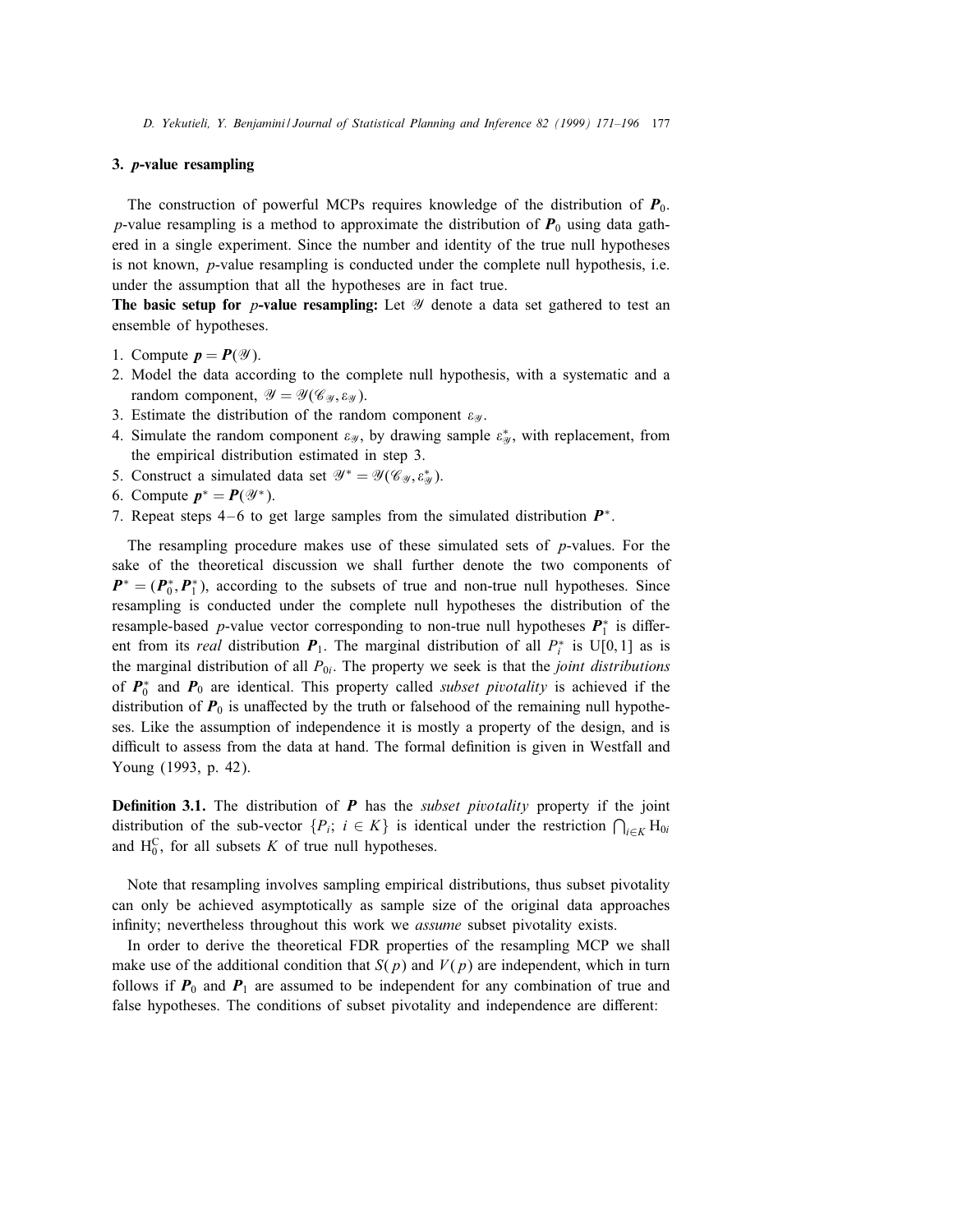Usually independence of  $P_0$  and  $P_1$  implies subset pivotality, while the correlation map below is an opposite example where subset pivotality holds yet independence does not. It should be emphasized that the independence condition does not require the independence within  $P_0$  or  $P_1$ .

For each p, denote,  $V_0^*(p) = \#\{i \mid P_{0i}^* \leq p\}$ ,  $V_1^*(p) = \#\{i \mid P_{1i}^* \leq p\}$ . Since the identity of the true null hypotheses is not known the only observable variable is  $R^*(p) =$  $V_0^*(p) + V_1^*(p)$ . The resample-based FWE single-step adjustment (Westfall and Young, 1993) can be viewed as an estimator of the FWE correction, computed by substituting  $P_0$  in Definition 2.4 by  $P^*$ .

$$
\tilde{p}^{\text{WF}} = \Pr_{\boldsymbol{P}^*} \{ \min \boldsymbol{P}^* \leqslant p \}. \tag{6}
$$

Assuming subset pivotality, the resampling-based FWE  $p$ -value adjustment defined in Definition 2.4 is greater than the FWE  $p$ -value correction:

$$
\Pr\{\min P_0 \leqslant p\} \leqslant \Pr\{\min P_0^* \leqslant p \vee \min P_1^* \leqslant p\} = \Pr\{\min P^* \leqslant p\}.
$$

## 4. FDR local estimators

FDR local estimators are estimators of the FDR correction. The first is based on the FDR controlling MCP in Benjamini and Hochberg (1995). The BH FDR local estimator is defined as

$$
Q_{est}^{BH}(p) = \begin{cases} m \cdot p/r(p) & \text{if } r(p) \ge 1, \\ 0 & \text{otherwise.} \end{cases}
$$
 (7)

Let  $R^{-1}(p)$  denote the reciprocal of  $R(p)$ , taking the value 0 if  $R(p)$  is 0. The expected value of the BH local estimator is then  $m \cdot p \cdot ER^{-1}(p)$  hence greater than  $EV(p) \cdot$  $ER^{-1}(p)$ , the FDR correction is  $E(V(p) \cdot R^{-1}(p))$  therefore the bias of the BH local estimator as an estimator of the FDR correction is greater than  $-Cov(V(p), R^{-1}(p))$ . In general,  $V(p)$  and  $R(p)$  are positively correlated, making  $V(p)$  and  $R^{-1}(p)$  negatively correlated and  $Q_{est}^{BH}(p)$  an upward biased estimator of  $Q_{e}(p)$ . But note that if  $R(p)$  equals 0 both  $R^{-1}(p)$  and  $V(p)$  equal their minimal value 0, thus if  $R(p)$  is stochastically small (for example extremely small p),  $R^{-1}(p)$  and  $V(p)$  might become positively correlated.

Let us now examine the BH FDR local estimator when the test statistics corresponding to the true null hypotheses are highly correlated. The most extreme case is the design of Example 2.1, the distribution of  $V(p)$  and  $S(p)$  are independent and all true null hypotheses are equivalent, furthermore let us assume that  $S(p)$  has a single value.

## Example 4.1.

$$
V(p) = \begin{cases} 0 & \text{with probability } 1 - p \\ m_0 & \text{with probability } p \end{cases} \text{ and } S(p) \equiv s(p).
$$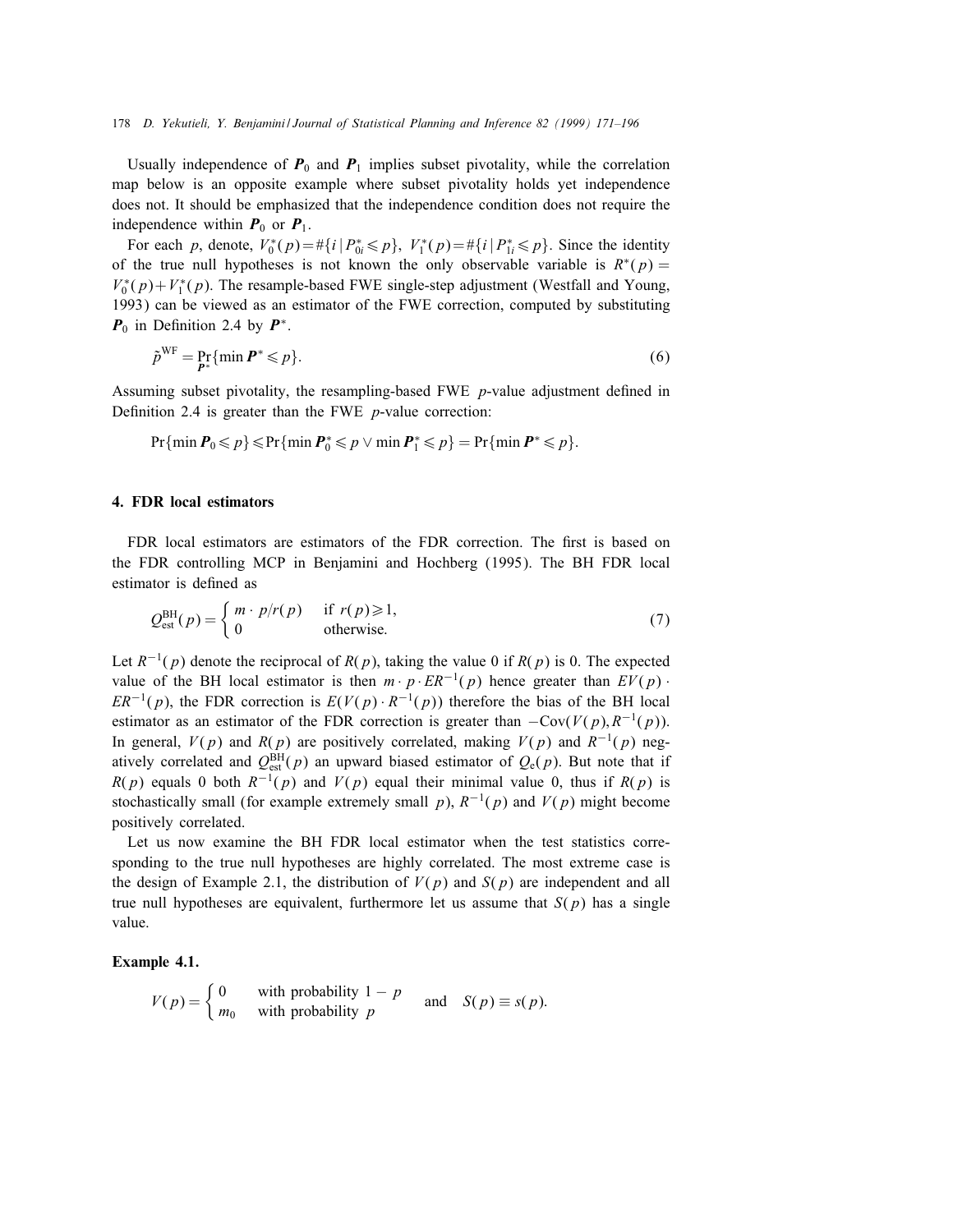If  $s(p) = 0$ ,  $Q_e(p) = p$ , while the BH FDR estimator

$$
Q_{est}^{BH}(p) = m p^2 / m_0 = p^2 (1 + m_0 / m_1).
$$

If  $s(p) > 0$ ,  $Q_e(p) = m_0 p/(m_0 + s)$ , and

$$
Q_{est}^{BH}(p) = (1 - p)\frac{mp}{s} + p\frac{mp}{m_0 + s} \ge \frac{mp}{m_0 + s}.
$$

And moreover for small p,  $Q_{est}^{BH}(p) \approx mp/s$ .

While total dependence is seldom encountered, it is apparent that if  $P_0$  is highly intercorrelated,  $Q_{est}^{BH}(p)$  might become either downward biased or grossly upward biased, depending on an unobservable random variable  $S(p)$ .

#### 4.1. Resampling-based FDR local estimators

Using the resampling approach for FDR estimates introduces a new complexity since the estimated correction directly depends on the distribution of  $P_1$  through  $S(p)$ . To solve the problem the *conditional* FDR correction given  $S(p) = s(p)$ , is estimated instead of the FDR correction. The conditional FDR p-value correction denoted  $Q_{V|s}(p)$ , is defined as

$$
Q_{V|s}(p) = E_{V(p)|S(p)=s(p)}Q(p).
$$
\n(8)

Resampling-based estimators mimic expression (8), the expectation is computed using the resample-based distribution  $R^*$  instead of the  $V|s$ , and  $s(p)$ , the conditioned upon realization of  $S(p)$ , is replaced by an estimate  $\hat{s}(p)$  based on  $r(p)$ ,

$$
\hat{Q}_V = E_{R^*} \frac{R^*}{R^* + \hat{s}}.
$$

Independence of  $V(p)$  and  $S(p)$  is needed because p-value resampling approximates the marginal distribution of  $V(p)$ , but not the conditional distribution of  $V(p)$  given  $S(p) = s(p)$ . Under independence of the two the conditional and marginal distributions of  $V(p)$  are identical.

Two resampling-based estimators are introduced differing in their treatment of  $s(p)$ : point estimator and an upper limit. Obviously, in order to be conservative, we seek a downward biased estimator of  $s(p)$ .

The first estimator is  $r(p) - mp$ , which is obviously downward biased given  $S(p) =$  $s(p)$ ,

$$
E\{r(p)-mp\} \leqslant s(p)+Ev(p)-m_0p=s(p).
$$

We further need  $r^*_{\beta}(p)$ , the 1 –  $\beta$  quantile of  $R^*(p)$  (we use  $\beta = 0.05$  in the simulations and in the correlation map example). Using the estimator of  $s(p)$  we define the resampling-based FDR local estimator,

$$
Q^*(p) = \begin{cases} E_{R^*} \frac{R^*(p)}{R^*(p) + r(p) - p \cdot m} & \text{if } r(p) - r^*_\beta(p) \ge p \cdot m, \\ \Pr_{R^*} \{R^*(p) \ge 1\} & \text{otherwise.} \end{cases}
$$
(9)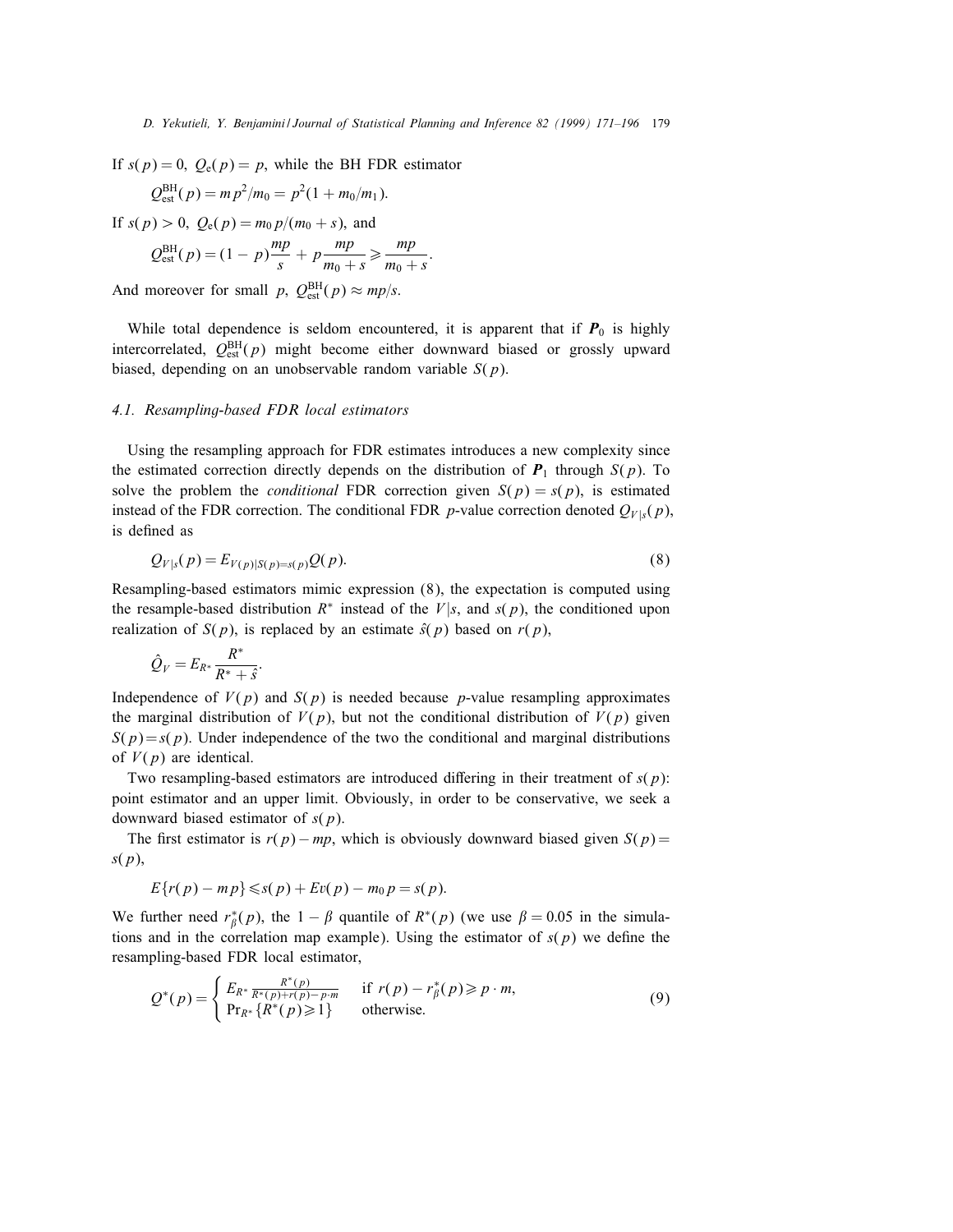The second estimator is  $r(p) - r^*_{\beta}(p)$ , assuming subset pivotality conditioning on  $S(p) = s(p)$ :

$$
\Pr\{r(p) - r_{\beta}^*(p) \leq s(p)\} = \Pr\{V(p) \leq r_{\beta}^*(p)\} \leq \Pr\{R^*(p) \leq r_{\beta}^*(p)\} \geq 1 - \beta.
$$

The resampling-based  $1 - \beta$  FDR upper limit is defined as

$$
Q_{\beta}^{*}(p) = \sup_{x \in [0, p]} \begin{cases} E_{R^{*}} \frac{R^{*}(x)}{R^{*}(x) + r(x) - r_{\beta}^{*}(x)} & \text{if } r(x) - r_{\beta}^{*}(x) > 0, \\ \Pr_{R^{*}} \{R^{*}(x) \ge 1\} & \text{otherwise.} \end{cases}
$$
(10)

The condition in the definition of each of the FDR estimators is aimed towards the complete null hypotheses, in which  $S \equiv 0$  and both resample-based FDR estimators should equal the resample-based single-step FWE  $p$ -value adjustment.

For small  $\beta$  the 1 -  $\beta$  quantile of the distribution of  $R^*$ ,  $r^*_{\beta}(p)$ , is generally greater than its expectation  $m \cdot p$ , so the resampling-based upper limit usually exceeds the point estimator.

The following propositions discuss some of the properties of these estimators and corrections. Throughout this discussion it is assumed that the distributions of  $S(p)$  and  $V(p)$  are independent, and subset pivotality exists. Proofs of the propositions are given in the appendix.

**Proposition 4.2.** If the distribution of  $V(p)$  and  $S(p)$  are independent, then conditioning on  $S(p) = s(p)$ ,  $Q_{\beta}^{*}(p)$  exceeds  $Q_{V|s}(p)$  with probability  $1 - \beta$ .

Since  $Q_{\beta}^{*}(p)$  is positive and  $V(p)$  and  $S(p)$  are independent, for all values of  $s(p), E_{V|_s}Q_{\beta}^*(p) \geq (1 - \beta) \cdot Q_{V|_s}(p)$ , and therefore,

$$
E_{V,S} \mathcal{Q}_{\beta}^*(p) \geq (1 - \beta) \cdot \mathcal{Q}_{e}(p).
$$

**Proposition 4.3.** If the distribution of  $V(p)$  and  $S(p)$  are independent and  $s(p)$ satisfies,  $s(p) \geq p \cdot m$ , then  $E_{V(p)|S(p)=s(p)}Q^*(p) \geq Q_{V|_s}(p)$ .

Note that the condition of the proposition is on  $s(p)$ , an unobservable random variable. If the condition is not met, i.e.  $s(p) < m \cdot p$ , then

**Proposition 4.4.** If the distribution of  $S(p)$  and  $V(p)$  are independent, and  $s(p)$ p·m, then conditioning on  $S(p)=s(p), Q^*(p)$  exceeds  $Q_{V|_s}(p)$  with probability  $1-\beta$ .

As was shown for  $Q_{\beta}^*$ , for all values of  $s(p)$ ,  $E_V Q^*(p) \geq (1 - \beta) \cdot Q_{V|_s}$ , thus

$$
E_{V,S}Q^*(p) \geq (1-\beta) \cdot Q_e(p).
$$

**Proposition 4.5.** Under the complete null hypothesis,

$$
Q^*(p), Q^*_{\beta}(p) \begin{cases} = Q_{e}(p) & \text{with probability } \geq 1 - \beta, \\ < Q_{e}(p) & \text{with probability } < \beta. \end{cases}
$$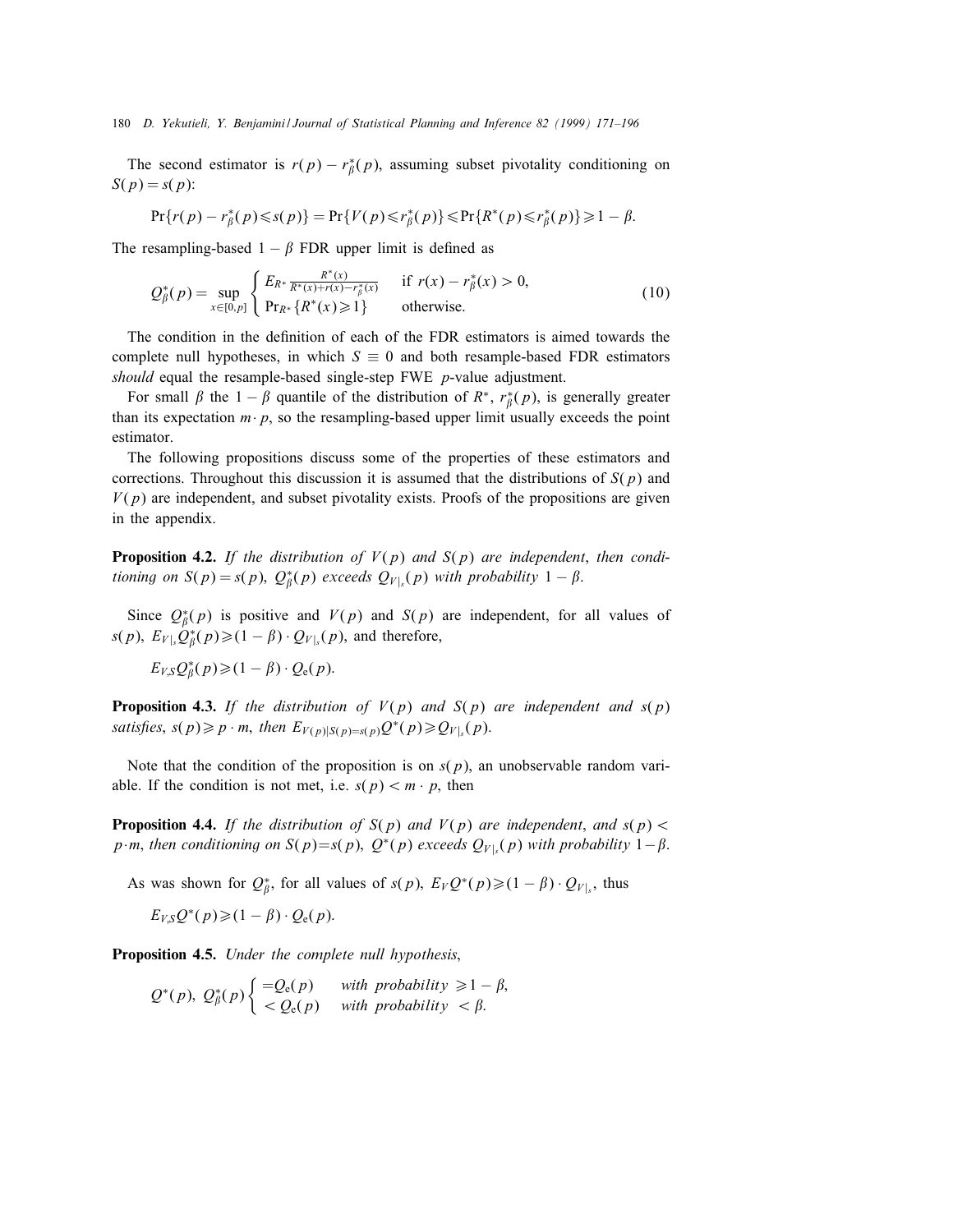p-value resampling is executed assuming all the hypotheses are true null hypotheses, thus the greater the proportion of false null hypotheses the more  $R^*(p)$  will exceed  $V(p)$ . As a result, as  $m_1$  increases the resample-based estimates increase relative to the conditional correction. It seems that the most favorable situation for a given  $m_0$  and  $m_1$ , is if the  $P_{1i}$ 's are highly correlated and least favorable if the  $P_{1i}$ 's are independent, as the following example shows.

Assuming total dependence of all  $P_{0i}$ 's and  $P_{1i}$ 's respectively, while  $P_0$  and  $P_1$  are independent, then the distribution of  $R^*(p)$  is,

$$
R^*(p) = \begin{cases} 0 & \text{with probability } (1-p)^2\\ m_0 & \text{with probability } p(1-p)\\ m_1 & \text{with probability } p(1-p)\\ m & \text{with probability } p^2 \end{cases}
$$

Assuming  $\hat{s}(p) \equiv s(p)$ ,

$$
\hat{Q}_V = p(1-p)\frac{m_0}{m_0+s} + p(1-p)\frac{m_1}{m_1+s} + p^2\frac{m}{m+s} \approx p\left(\frac{m_0}{m_0+s} + \frac{m_1}{m_1+s}\right).
$$

Recall that the conditional correction in this case is  $m_0 p/(m_0 + s)$  and the BH estimate is  $m p/s$ .

Resampling-based FDR estimators are conservative estimators of the conditional FDR correction. Their upward bias decreases as the proportion of true null hypotheses increases, and as the distribution of  $P_0$  is more positively correlated. Under the complete null hypotheses, they equal the FDR correction with probability  $1 - \beta$ .

## 5. Use of local estimates in multiple-hypotheses testing

With an eye towards the user we now outline the multiple testing procedure.

- 1. Construct a p-value resampling scheme as described in Section 3.
- 2. Choose the set of p-values for inquiry. If the purpose is testing, it is enough to consider the set of observed  $p$ -values  $p$ . Drawing the FDR local estimates plot, described at the end of this section, might require computing the FDR local estimators on a grid of p-values.
- 3. For each *p*-value  $p$ , in the set of *p*-values specified in step 2, compute the resample based distribution  $R^*(p)$ , using the vectors of resample based p-values  $P^*$ , generated by the resampling scheme.
- 4. Find  $r^*_{\beta}(p)$ , the  $1 \beta$  quantile of  $R^*(p)$
- 5. Using the distribution approximated in step 3, compute either resample based local estimators, which are the resample means of expressions (9) or (10).
- 6. Let  $\hat{Q}$  denote the FDR local estimator computed. Find,

$$
k_q = \max_k \{ \hat{Q}(p_{(k)}) \leq q \},\
$$

the size q MCP based on the FDR local estimator is: reject  $H^0_{(1)},\ldots,H^0_{(k_q)}$ .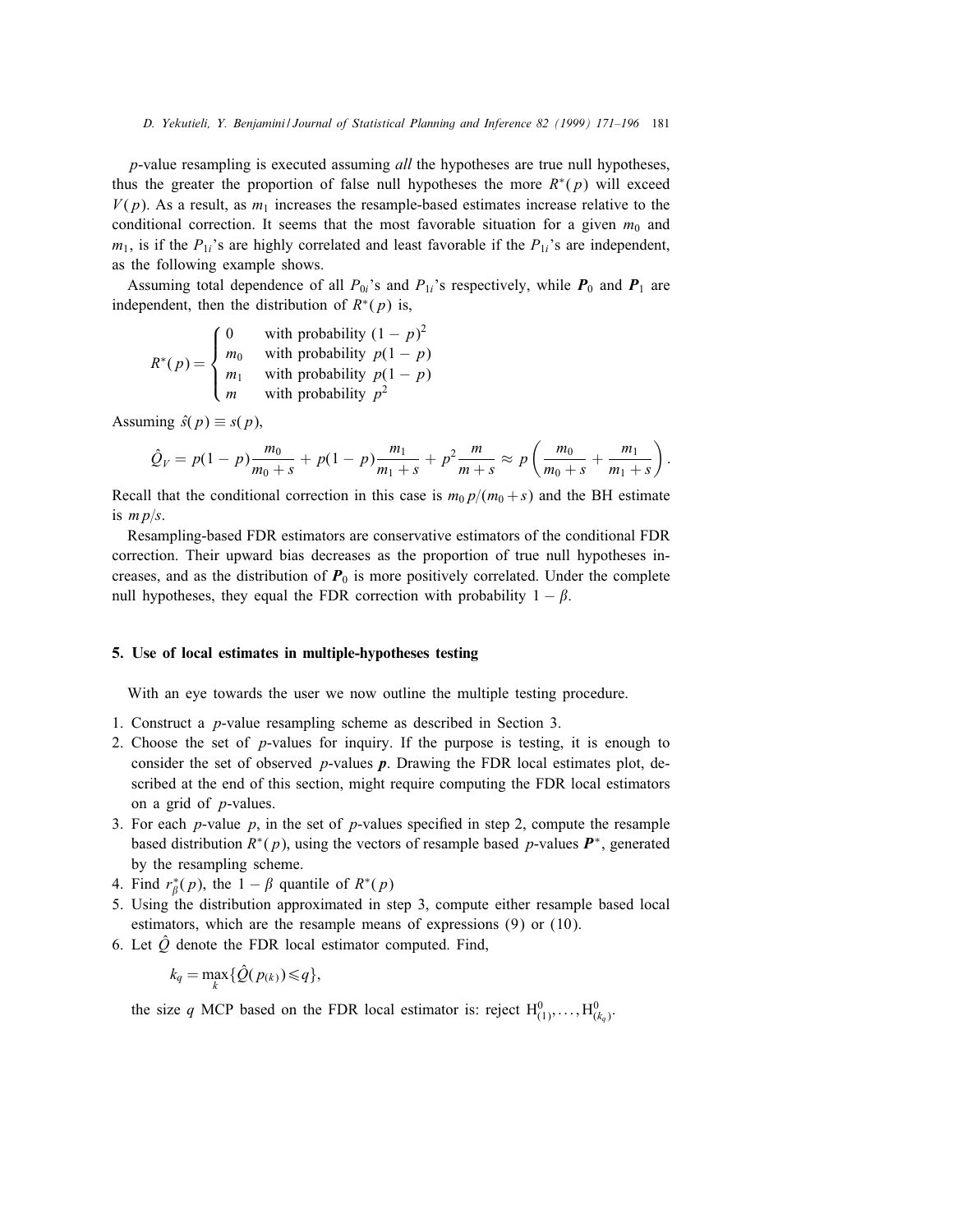If the local estimator is computed for the purpose of drawing a local estimates plot, simply plot it alongside other FDR local estimators.

Let us now detail the difficulties, and the properties of the proposed procedure. Recall that FDR local estimators are functions of  $r(p)$ , conditioning on  $S(p) = s(p)$ FDR local estimators are functions of  $v(p)$ . If the experiment is repeated the cutoff p-value for rejection would be different. The FDR of this MCP is  $E_{\bf{P}}Q(p_{(k_0)}({\bf{P}}))$ . Note that MCPs based on FDR local estimators are defined in the same manner as MCPs based on  $p$ -value adjustments are defined, but because unlike MCPs based on  $p$ -value adjustments the resample based MCPs are not equivalent to FDR controlling MCPs they do not necessarily offer FDR control. Let  $p_q$  satisfy,  $p_q = \sup\{p | Q_{V|_s}(p) \leq q\}.$ 

Recall that  $Q_{V|s}(p)$  is a function of  $P_1$ , thus  $p_q$  is a function of  $P_1$ . The FDR of this MCP is

$$
E_{\boldsymbol{P}}\mathcal{Q}(\boldsymbol{p}_q(\boldsymbol{P}_1)) = E_{\boldsymbol{P}_1}E_{\boldsymbol{P}_0|\boldsymbol{P}_1}\mathcal{Q}(\boldsymbol{p}_q(\boldsymbol{P}_1)) = E_{\boldsymbol{P}_1}\mathcal{Q}_{V|_S}(\boldsymbol{p}_q) \leq E_{\boldsymbol{P}_1}\boldsymbol{q} \leq \boldsymbol{q}.
$$

As discussed in Section 3 given a conservative FWE local estimator, the MCP based on the local estimator controls the FWE. This cannot be applied to FDR control because the FDR local estimators are not uniformally conservative but are conservative in expectation or in probability. Thus, the resulting q sized MCP is not necessarily more conservative than the  $q$  sized generic MCP. The following example shows that a MCP can be more conservative than a generic MCP yet have greater FDR. This is possible because, unlike  $V(p)$ ,  $Q(p)$  is not increasing in p.

Example 5.1. Two hypotheses are tested, a true null and a false null hypotheses. For each  $p \in [0, 1]$  the *p*-value correction is

$$
Q_e(p) = 1 \cdot Pr\{P_0 \leq p, P_1 > p\} + 0.5 \cdot Pr\{P_0 \leq p, P_1 \leq p\}.
$$

Let  $\hat{Q}$  denote the FDR local estimator:

$$
\hat{Q}(p) = \begin{cases} Q_{e}(p), & p \leq p_0, \\ 1 & p > p_0. \end{cases}
$$

Notice that  $\hat{Q}(p)$  is a conservative local estimator. The FDR of the generic MCP is by definition  $Q_e(p)$ , the MCP based on  $\hat{Q}$  is equivalent to the generic MCP with one exception: if  $p_0 < p_1 \leq p$  the generic MCP rejects both null hypotheses, but the  $\hat{Q}$ MCP will only reject the true null hypothesis. Hence the FDR of this MCP is

$$
Q_{e}(p) + 0.5 \cdot \Pr\{P_0 \leq P_1 \leq p\}.
$$

Note that in the example a distinction is made between the true and false null hypotheses, and the MCP is designed to produce the maximal FDR. Though  $Q(p)$  is not increasing in many examples its expectation  $Q_e(p)$  is increasing. Thus in general a more conservative MCP will have less FDR.

According to the following proposition the MCP based on the upper limit FDR estimator is with probability  $1 - \beta$  more conservative than the MCP based on the FDR conditional correction.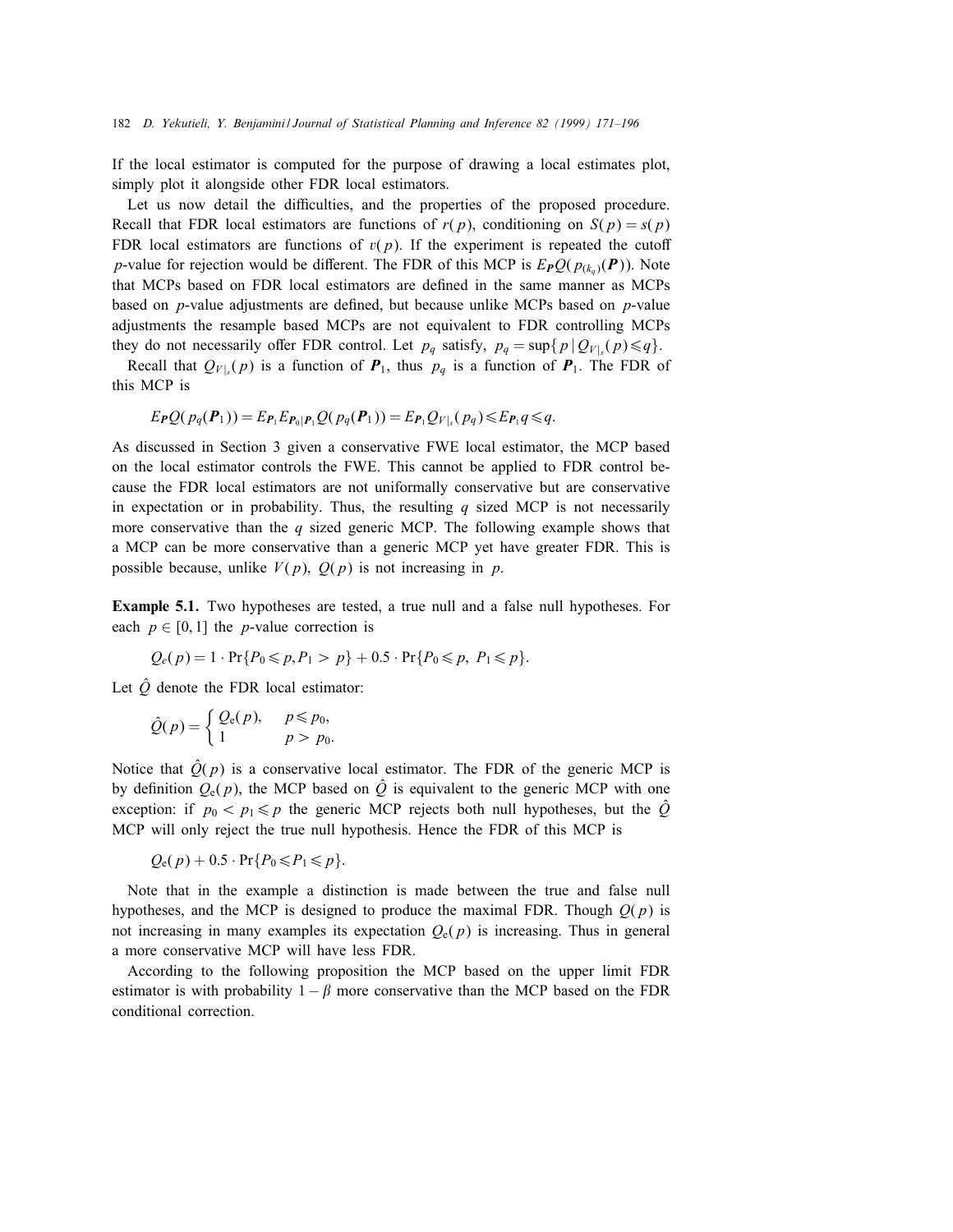**Proposition 5.2.** Denote,  $p_q^{\text{ul}} = \sup\{p | Q^*_\beta(p) \leq q\}$ ,  $p_q = \sup\{p | Q_{V|_s}(p) \leq q\}$ . If the distribution of  $S(p)$  and  $V(p)$  are independent then  $Pr{p_q^{\text{ul}} > p_q} \leq \beta$ .

In the simulation study it is shown that the MCP based on the BH local estimator controls the FDR, and in situations other than the complete null hypothesis, the MCPs based on either of the resampling-based FDR local estimators offer FDR control. Under the complete null hypothesis the FDR slightly exceed the required level. This is consistent with Proposition 4.5, which states that under the complete null hypotheses,  $Q_{\beta}^{*}(p)$  and  $Q^{*}(p)$  equal  $Q_{e}(p)$  with probability  $\geq 1-\beta$ , but their expected value is less than the FDR correction, and note also that:

**Proposition 5.3.** Under the complete null hypothesis the MCP based on  $Q_{\beta}^{*}(p)$  offers  $\beta + q$  FWE control.

The problem with MCPs based on FDR local estimates is a selection bias. Note that the criterion for choosing the cutoff point is similar to finding the minima of the FDR estimates. Local FDR control is shown for any given  $p$ -value, but given the selection process the local FDR estimator at the rejection p-value is downward biased, and may not retain the property of local FDR control. The MCP which uses the resample-based FDR upper limit is less affected by this bias, because its critical value is with probability  $1 - \beta$  less than the critical value of the MCP based on the conditional FDR correction. Because of this we should not discard procedurewise FDR control as the legitimate goal for an MCP.

#### 5.1. Local estimates plot

The ability to compute conservative estimates of the FDR correction, shifts the emphasis from the properties of the MCP to the property of a specific cutoff decision. This allows the inspection of the implication of the choice of critical value to be made on the error committed. This is best accomplished for all potential decision using the local estimates plot.

The local estimates plot is a multivariate plot of both FDR and FWE local estimates, which presents a complete picture of the expected type-1 error for each value of  $p$ . Thus a testing procedure suited to the needs and limitations of the practitioner can then be constructed. An example of use of the local estimates plot is made in the correlation map example where the plot will be described in detail.

# 6. Applying MCPs to correlation maps

## 6.1. The problem

The Israeli Meteorological Service has routinely issued seasonal forecasts of precipitation since 1983. These forecasts were constructed by the Seasonal Forecast Research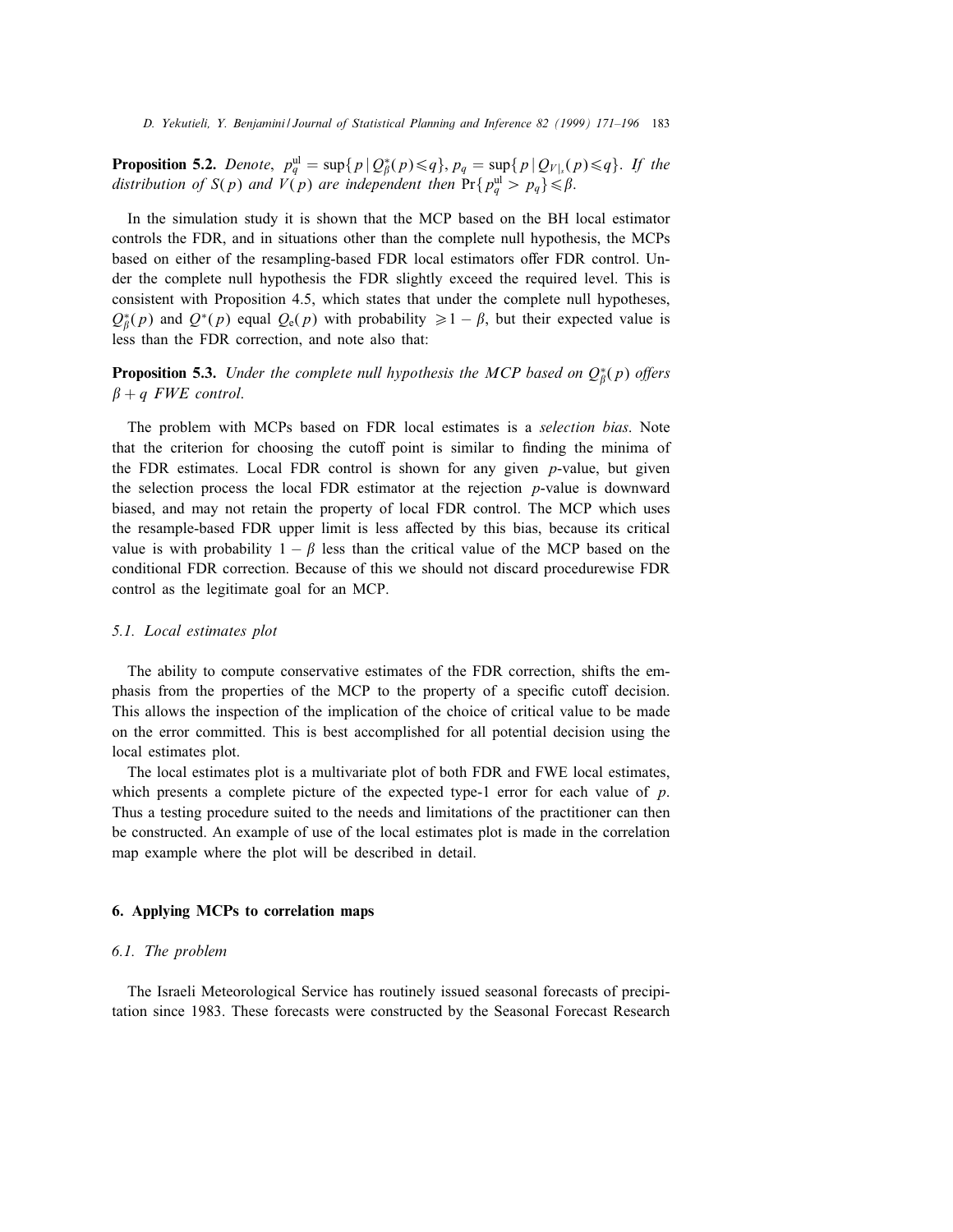Group, see Manes et al. (1994). The successful forecasting effort had always involved modeling the association between anomalies in the pressure field over the northern hemisphere and precipitation in Israel.

Within the ongoing forecasting effort, models and methods are ever changing. Recently interest grew in the forecasting of precipitation in individual months. The study reported here is a part of this effort.

The data consist of mean January pressure measured in 1977 points in the northern hemisphere over 39 years from 1950 until 1988, and January precipitation in Israel during that period the correlation is evaluated between each of the 1977 pressure vectors (geopotential height at 500 mb.) and the square root of the precipitation vector. The set of geographic laid correlation coefficients is referred to as the "correlation map". Previously, the analysis of this map involved only their graphical inspection with the aid of isocorrelation lines, and definition of "correlation centers". The configuration, magnitude, and orientation, of the correlation centers, provide synopticians with the insight needed to construct forecasting schemes. It is suspected that some of the structure on the correlation map is the result of noise. We can try to identify the true signal through testing. For each point i, the Pearson correlation coefficient,  $r_i$ , is a statistic to test:

- $H_0^i$ : Z500 at point *i* is uncorrelated to the precipitation.
- $H_1^i$ : Z500 at point *i* is correlated to the precipitation.

Testing 1977 hypotheses simultaneously produces a serious multiple hypotheses testing problem. Ignoring this problem and conducting each test at level 0:05 would produce approximately 100 locations with apparent affect on the precipitation in Israel even if no such relationship exists.

MCPs based on four types of p-value adjustments were used: Westfall and Young's single-step *p*-value adjustment (WY), BH FDR *p*-value adjustment (BH), the resampling-based FDR point estimator (RES) and the resampling-based FDR upper limit (UP-RES). The four MCPs were applied twice, with signicance levels 0:05 and 0:10. Further analysis was conducted using the newly suggested local estimates plot.

## 6.1.1. Resampling scheme

Resampling was conducted under the complete null hypothesis, *i.e.*, pressure field is uncorrelated to precipitation in Israel. The pressure field was kept constant over the resampling, the precipitation vector  $y^*_{\text{prec}}$  was sampled with replacement from the original precipitation vector. The set of p-values  $p^*$  corresponding to the 1977 correlation coefficients between each of the 1977 pressure vectors and  $y_{\text{prec}}^*$  is a realization of  $\mathbf{P}^*$ .

The analysis is done while conditioning on the entire pressure matrix. Although conditional inference can yield largely different results than the unconditional one (see Benjamini and Fuchs, 1990), we settled for the conditional inference since the computational effort is considerably smaller. According to a simulation conducted to examine the validity of the conditional inference in this case, conditional inference is similar to the unconditional inference.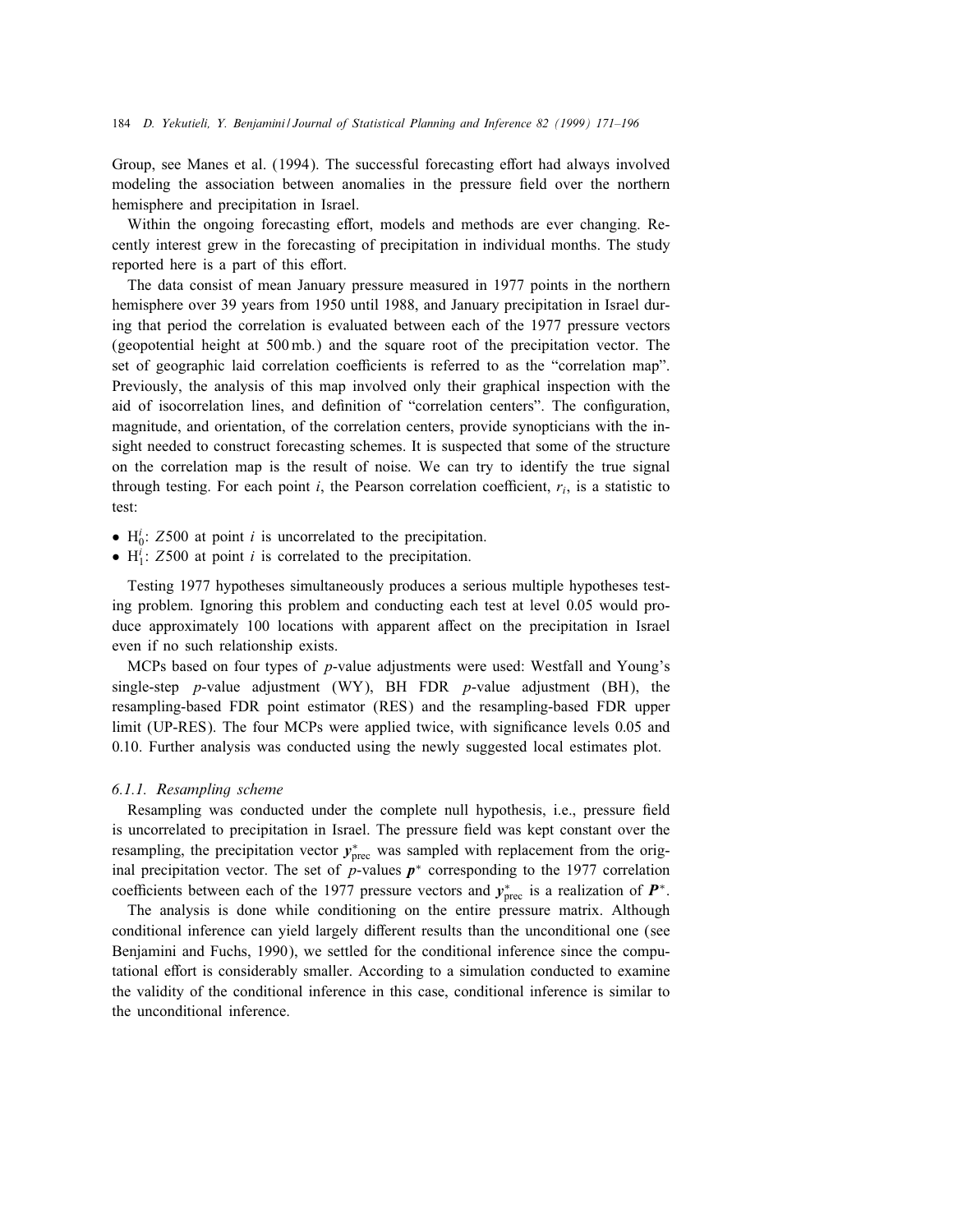## 6.2. Results

Fig. 1 is the local estimates plot of the 60 most significant *p*-values. The critical value of  $r$  and the number of rejections are listed in Table 1.

All MCPs discover that pressure in grid points near Israel affect precipitation in Israel. Of the 0:05 MCPs only the RES MCP points at an additional correlation region located near Hawaii. Of the 0:1 MCPs the RES, UP-RES and BH MCPs discover the correlation region above Hawaii, but the RES MCP identifies yet an additional correlation center located in northern Italy, as can be seen in Fig. 2 (see Yekutieli (1996) for more details on the example).



Fig. 1. The X-coordinate is the absolute value of the correlation coefficient. Ordinates are the four  $p$ -value estimates, Westfall–Young's ( $\tilde{p}^{WF}$ ), resampling-based estimate ( $Q^*$ ), resampling-based 1 – 0.05 upper limit  $(Q_{0.05}^*)$  and Benjamini–Hochberg's FDR estimate  $(Q_{est}^{BH})$ . The + signs are  $(x = |r_{(k)}|, y = 0.05 \vee 0.1)$ .

| Table 1       |              |    |           |    |
|---------------|--------------|----|-----------|----|
| <b>MCP</b>    | $0.05$ level |    | 0.1 level |    |
|               | r            | #  | r         | #  |
| WY            | 0.573        | q  | 0.562     | 12 |
| BH            | 0.562        | 12 | 0.502     | 28 |
| <b>UP-RES</b> | 0.537        | 16 | 0.503     | 28 |
| <b>RES</b>    | 0.516        | 22 | 0.457     | 53 |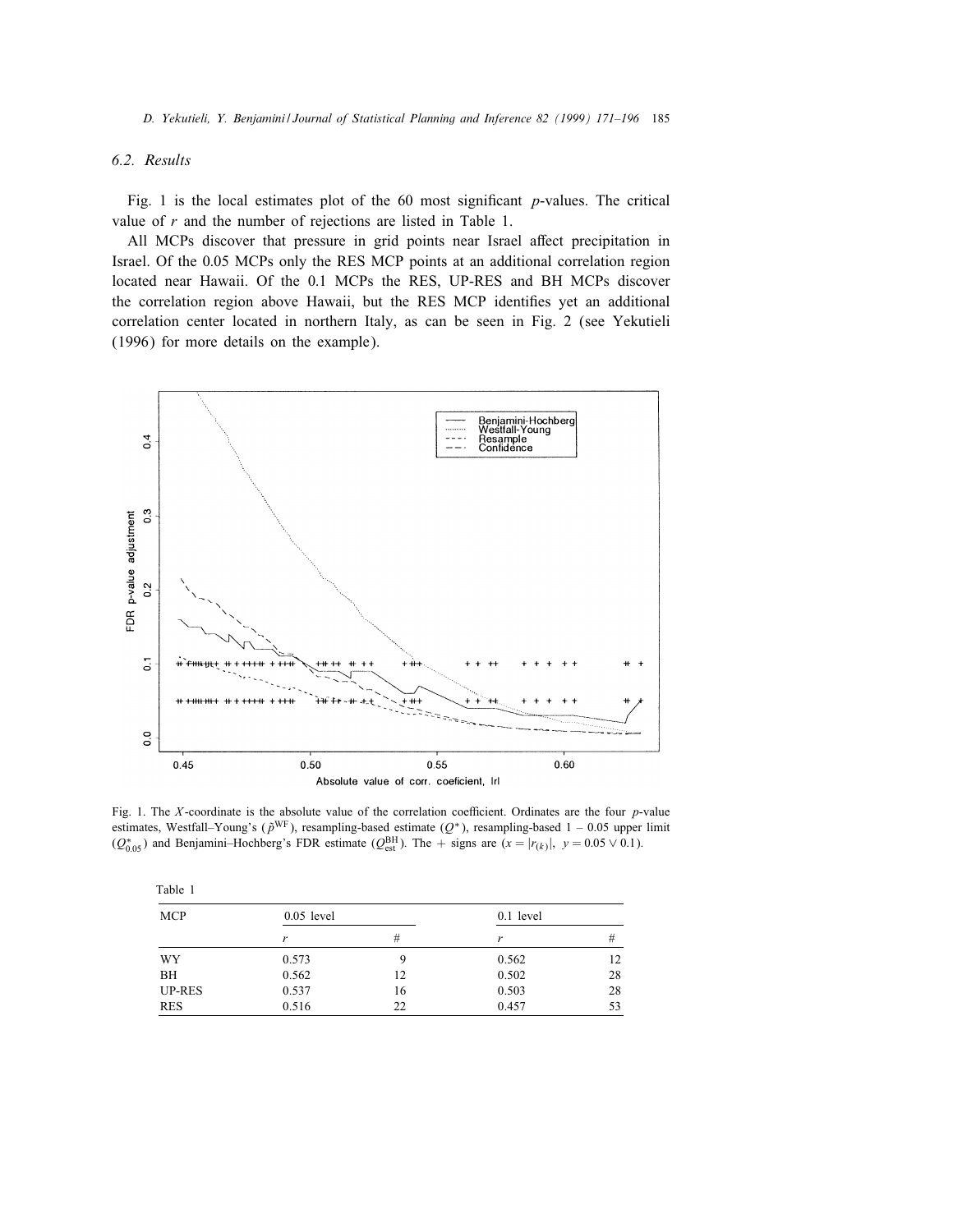

Fig. 2. Location of 60 grid point with maximal  $|r|$ : plus sign:  $|r| \ge 0.524$ ; star: 0.524 >  $|r| \ge 0.5$ ; circle:  $0.5 > |r| \geq 0.457$ ; cross:  $0.457 > |r| \geq 0.448$ .

The correlation map can also be effectively analyzed using the local estimates plot.

The local estimate plot is a scatter plot of the type-I local estimates versus the p-value (or an increasing function of the p-value). In this example, the  $X$ -axis of the plot is the absolute value of the correlation coefficient,  $|r|$ . The MCP based on the FDR local estimate can be constructed by adding the line,  $y = q$ . The maximal p at which this line crosses the FDR local estimate is  $\hat{p}_q$ . But the best use of the local estimates plot is as a graphical diagnostics tool.

All local estimates (either FDR or FWE estimates) are on a single scale, the FWE or FDR of the generic MCP. This enables comparison between local estimates for different values of  $p$ , or computed using different techniques of estimation. Selection bias a problem of FDR local estimators can be overcome by comparing the resample-based FDR local estimate and upper limit.

The local estimates plot allows the practitioner to decide which hypotheses to reject on a scale relevant to the correlation map setting, in this case the absolute value of the correlation coefficient, while warning him of errors in terms of FDR and FWE. If for example the practitioner decides to reject any hypotheses with  $|r|$  greater than 0.5, according to Fig. 1, 28 hypotheses would be rejected, the error in terms of FDR would be approximately 0.05 (RES at 0.5) and at most 0.08 (UP-RES at 0.5), the error in terms of FWE  $0.22$  (WY at  $0.5$ ).

Back to the original purpose it makes sense to combine the pressures in each of the clusters to a single variable, resulting in 2–3 potentially useful variables to join other available forecasting variables in developing the forecasting model.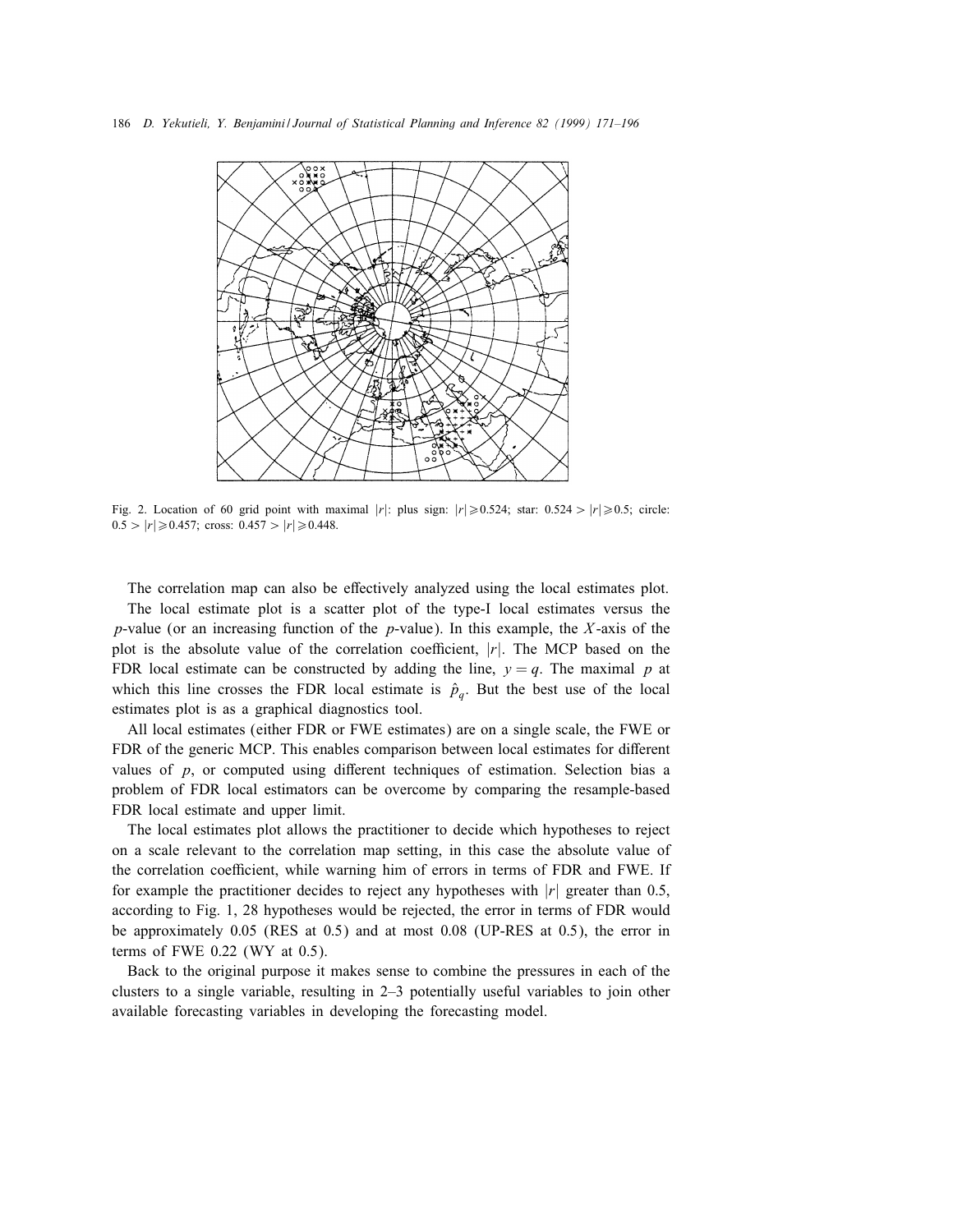## 7. Simulation study

In the previous sections we showed that FDR local estimates are conservative estimators of the FDR correction if the vectors of  $p$ -value corresponding to true and non-true null hypotheses are independent. In order to show that the MCPs based on the FDR local estimates control the FDR, we revert to a simulation study.

The performance of the three MCPs is compared in terms of FDR control and power. They are also compared to a fourth MCP based on the FDR  $p$ -value correction  $Q_e$  (REAL), which can be computed in a simulation study, but obviously cannot be computed when facing a real problem.

The simulation study comprises of two sets of simulations, one in which the ratios of true to false hypotheses varied, and a second set of simulations focusing on the complete null hypothesis.

The performance of the procedures was studied in the following normal shift problem,  $Y \sim N(\mu, \Sigma)$ , test H<sub>0i</sub> :  $\mu_i=0$  vs. H<sub>1i</sub> :  $\mu_i < 0$ . Each test statistic of H<sub>j</sub> is the mean of n=40 observations  $\bar{y}_{\cdot,i}$ , and so the p-value is,  $p_i = Pr_{\bar{y}_{\cdot} \sim N(0,1/n)}(\bar{Y} \leq \bar{y}_{\cdot,i})$ . The number of hypotheses *m* was fixed at 40, while five different values of  $m_0$  were used: 0, 20, 30, 35, and 40. The  $m_1 = 40 - m_0$  false hypotheses are set at  $\mu_j = -(d + j/m_1)/\sqrt{n}$ , where  $1 \leq j \leq m_1$ . The shift d parameter controls the distance between the true and non-true null hypotheses,  $d = 0, 1, 2$ . For all i Var  $Y_i = 1$ . Cov $(Y_i, Y_j) = 0$  for  $1 \le i \le m_0 < j \le m$ .  $Cov(Y_i, Y_j) = 0.5$  for  $m_0 < i < j \le m$ .  $Cov(Y_i, Y_j) = \rho_0$  for  $1 \le i < j \le m_0$ . Three values of  $\rho_0$  are used: 0, 0.5, 0.941.

Each sample is followed by resamplings and a computational tradeoff has to be made between the number of samples drawn for the simulation and the number of resamplings from each sample.

In the first set of simulations where the proportion of false hypotheses varied, the number of samplings was 200. In the second set of simulations, each simulation consisted of a 1000 samplings. The increased precision, resulting from the larger sample size in the second set of simulations, was needed as estimated FDR was close to the desired level.

Resampling scheme is done as following, let  $i^* = \{i_1^*, \ldots, i_m^*\}$  denote a sample with replacement from  $\{1,\ldots,m\}$ . Compute,

$$
\bar{y}_{\cdot j}^* = \frac{\sum_{k=1}^n y_{i_k^*j}}{n}, \qquad s_{\cdot j}^* = \sqrt{\frac{\sum_{k=1}^n (y_{i_k^*j} - \bar{y}_{\cdot,j}^*)^2}{n-1}}.
$$

The statistic is,  $t_j^* = (\bar{y}_{j}^* - \bar{y}_{j}^*)/s_{j}^*/\sqrt{n}$ , the *p*-value,  $p_j^* = Pr_{\mathcal{I} \sim t_{n-1}}(\mathcal{I} \leq t_j^*)$  suggested by Westfall and Young (1993). The number of resamplings in the first set of simulations was varied according to  $\rho_0$ : for  $\rho_0 = 0.400$  resamplings, for  $\rho_0 = 0.5$ , 600 resamplings, and for  $\rho_0 = 0.941$ , 800 resamplings. In the second set of simulations the number of resamplings was 1000.

Finally in order to apply the REAL MCP,  $Q_e$ , has to be computed. A set of 4000 samplings was conducted in order to estimate  $Q_e(p)$ .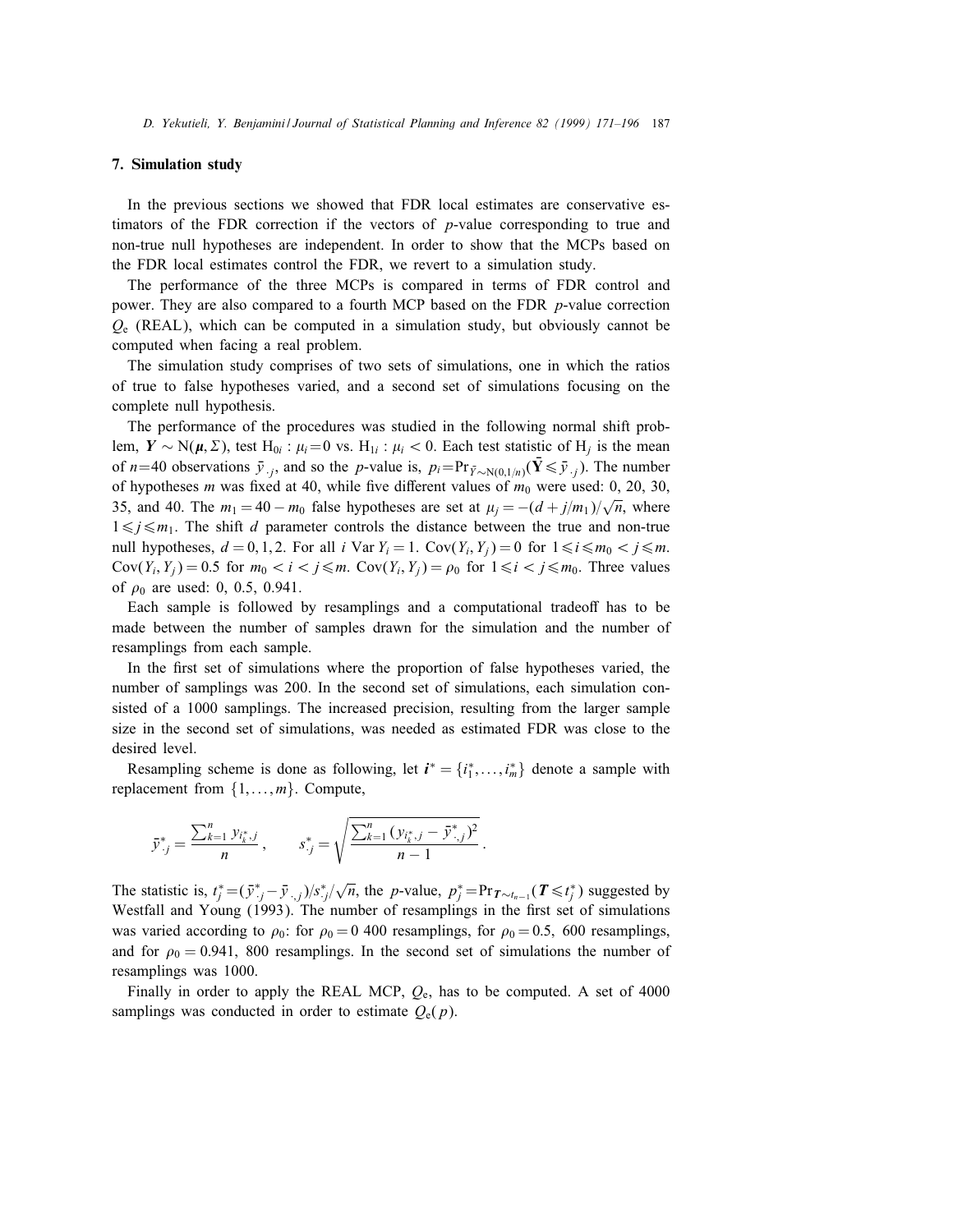## 7.1. Computations

The four MCPs were applied at two levels, 0.05 and 0.1. For each sample, each MCP  $\mathcal{M}$  and two levels of FDR control,  $s_M$  and  $v_M$  were computed. The power of an MCP can be described by the simulation mean of  $s_{\mathcal{M}}$ . The FDR  $Q_{\mathcal{M},q}$ , of an MCP is the simulation mean of

$$
q_{\mathcal{M}} = \begin{cases} \frac{v_{\mathcal{M}}}{v_{\mathcal{M}} + s_{\mathcal{M}}} & \text{if } v_{\mathcal{M}} \ge 1, \\ 0 & \text{if } v_{\mathcal{M}} = 0. \end{cases}
$$

In addition the standard error of both the power and FDR are computed. FDR control can also be shown if the FDR of an MCP is less than the FDR of the REAL MCP. For that purpose the standard error of the difference in FDR is computed.

# 7.2. FDR control

The primary goal of the simulation study was to determine whether the suggested MCPs offer FDR control.

Fig. 3 is a graphical presentation of the simulation-based FDR values of the four MCPs (at level  $q = 0.05$ ).

In all the plots  $Q$  is approximately  $q$ . As the percentage of null hypotheses increases FDR values of the BH RES and UP-RES MCPs approach  $q$ . For 87.5% and 100% true null hypotheses (rows 3 & 4), C and B exceed q, but by less than a standard error.

The second set of simulations, mentioned before, was conducted to investigate FDR control under the complete null hypothesis. It consisted of three simulations, all under the complete null hypothesis. In each simulation sampling and resampling number was set to 1000.  $\rho_0$  was set to 0, 0.5 and 0.941. Fig. 4 is a graphical summary of the results. From Fig. 4 it seems that under the complete null hypotheses the FDR of the RES MCP exceeds q. In the  $q = 0.05$  MCP the FDR of the RES MCP is  $\approx 0.06$ . In the  $q = 0.1$  MCP for  $\rho_0 = 0$  the FDR is 0.12, but for  $\rho_0 = 0.5$  and 0.941 the FDR is slightly less than 0.1. When compared to the REAL MCP, the FDR of the RES MCP exceeds the FDR of the REAL MCP three out of six times by  $\approx 0.01$ . The FDR of the UP-RES MCP exceeds q four out of six times but seem to be less than the FDR of the REAL MCP. We suspect that if sample size was still larger it might have been discovered that the FDR of the UP-RES MCP also exceeds  $q$ .

All three MCPs seem to control the FDR when true null hypotheses percentage is less than 100%. Under the complete null hypothesis, the FDR of the RES MCP seems to exceed q by 0.01, the FDR of the UP-RES MCP might also be greater than  $q$ , this is also consistent with Proposition 4.5.

# 7.3. Power of MCPs

S, the number of non-true null hypotheses rejected, is a measure of the power of a MCP.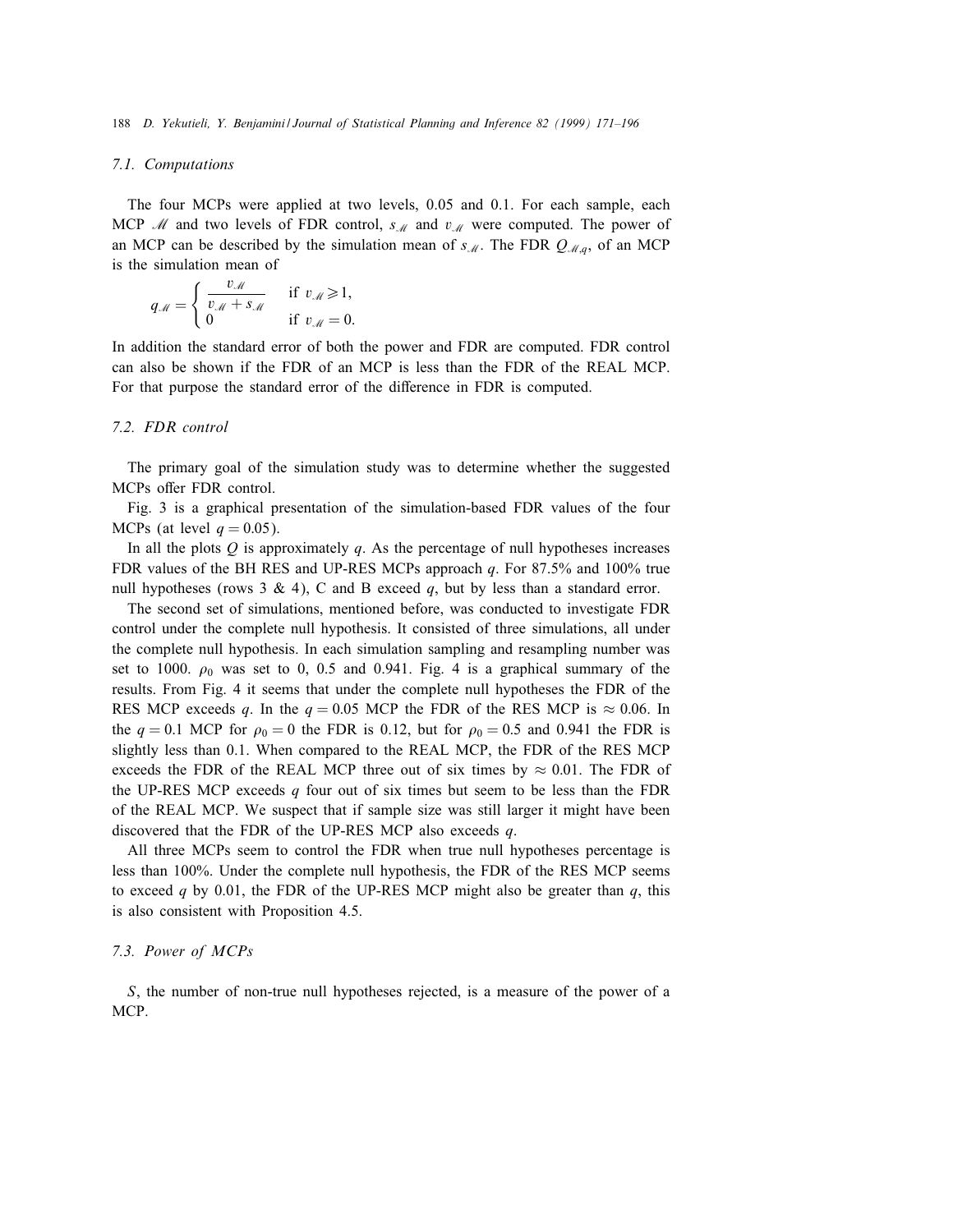

error. The horizontal line is drawn at FDR  $= 0.05$ .

error. The horizontal line is drawn at FDR  $= 0.05$ .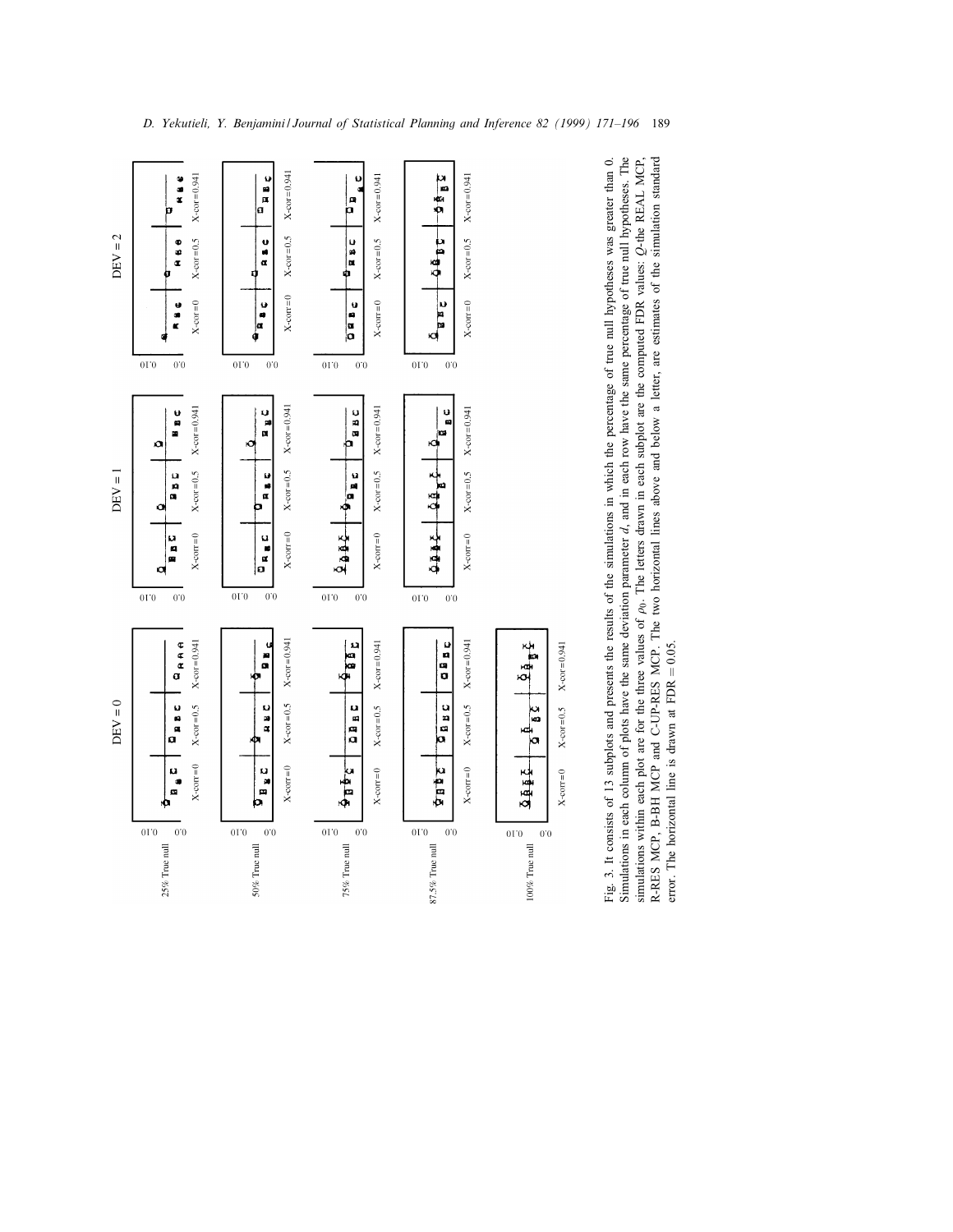

Fig. 4. In the first row of plots the FDR of the 4 MCPs are drawn, the second row is the FDR of the RES BH and con MCPs subtracted by the FDR of the real MCP. In the first column  $q = 0.05$ , in the second column  $q = 0.1$ . In each of the plots, the right sub-plot  $\rho_0 = 0$ , in the middle sub-plot  $\rho_0 = 0.5$  and in the left sub-plot  $\rho_0 = 0.941$ .

Fig. 5 is a graphical summary of the average  $S$  values computed in the simulations for  $q = 0.05$  MCPs.

Obviously, the efficiency as measured by the average proportion of hypotheses correctly rejected increases as the deviation parameter increases. As percentage of true null hypotheses increases efficiency of all MCPs decreases. The reason for this is that as number of true null hypotheses increases, risk of rejecting true null hypotheses increases thus the  $p$ -value adjustment is greater and as a result if a constant FDR rate is maintained the power decreases.

As the percentage of true null hypotheses increases the power of the RES BH and UP-RES MCPs increases relative to the power of the REAL MCP. When computing the  $Q_{\rm e}$ , the basis for the REAL MCP, the number of true null hypotheses  $m_0$  is known. But when computing  $Q^*$ ,  $Q^*_{\beta}$  and  $Q^{\text{BH}}$  it is assumed that all hypotheses are true null hypotheses. In the BH MCP this means replacing  $m_0$  by m. In the RES and UP-RES MCPs,  $R^*(p)$  is generated instead of  $V_0^*(p)$ . As the percentage of true null hypotheses increases  $m_0$  approaches m, and the distribution of  $R^*(p)$  approaches distribution of  $V(p)$ , so the RES BH and UP-RES MCPs perform better relative to the REAL MCP. As  $X$ -correlation increases the efficiency of the REAL, RES and UP-RES MCPs increases.

For percentages of true null hypotheses greater than 50%, deviation parameters 0 and sometimes 1,  $X$ -correlation 0.5 but especially 0, the RES MCP is more powerful than the REAL MCP. It was shown that in general if  $m_0 < m$  then  $Q_e(p) \leq E_PQ^*(p)$ ,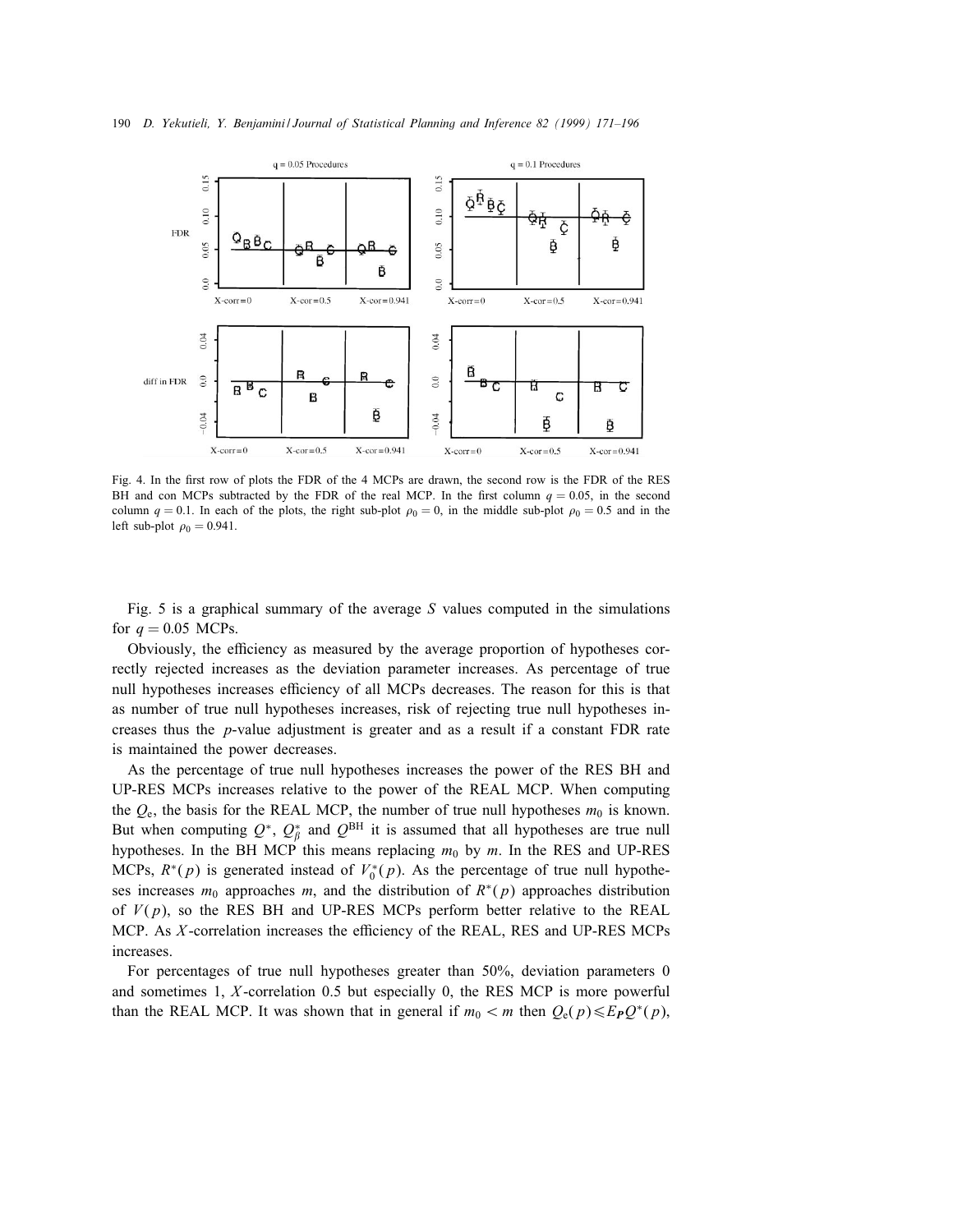

Fig. 5. Consists of 5 plots, a plot for each percentage of true null hypotheses. Each plot is made of sub-plots for each value of  $\rho_0$ . The set of letters connected by a line are the proportion of rejected non-true null hypotheses  $(s/m_1)$  by each MCP. In the upper set the deviation parameter is 2, in the middle set 1 and then 0.

thus the REAL MCP should be more powerful than the RES and MCP. Yet in cases in which the REAL MCP is weak, the RES MCP seems to be more powerful. A possible explanation is this: as  $s(p)$  increase  $Q_{V|s}$  decreases, allowing a MCP based on the conditional FDR correction to reject more false hypotheses than the REAL MCP. In situations in which the REAL MCP lacks power only hypotheses with very small *p*-values are rejected thus the values of  $V(p)$  used in the testing are small. Under such conditions the value of  $S(p)$  has a substantial affect on the conditional FDR correction, and its deviation from  $O_e(p)$ . Recall that the resampling-based estimators estimate the conditional FDR correction. Therefore under such conditions similarity to the conditional MCP overcomes the inherent inferiority due to resampling the entire set of variables and the RES MCP is more powerful than the REAL MCP.

Fig. 6 shows a power comparison between the RES and BH MCPs. The RES MCP is uniformly superior to the BH MCP, especially for small deviation values and large  $\rho_0$ . Relative efficiency of RES MCP increases as the deviation parameter decreases, percentage of true null hypotheses and  $X$ -correlation increases.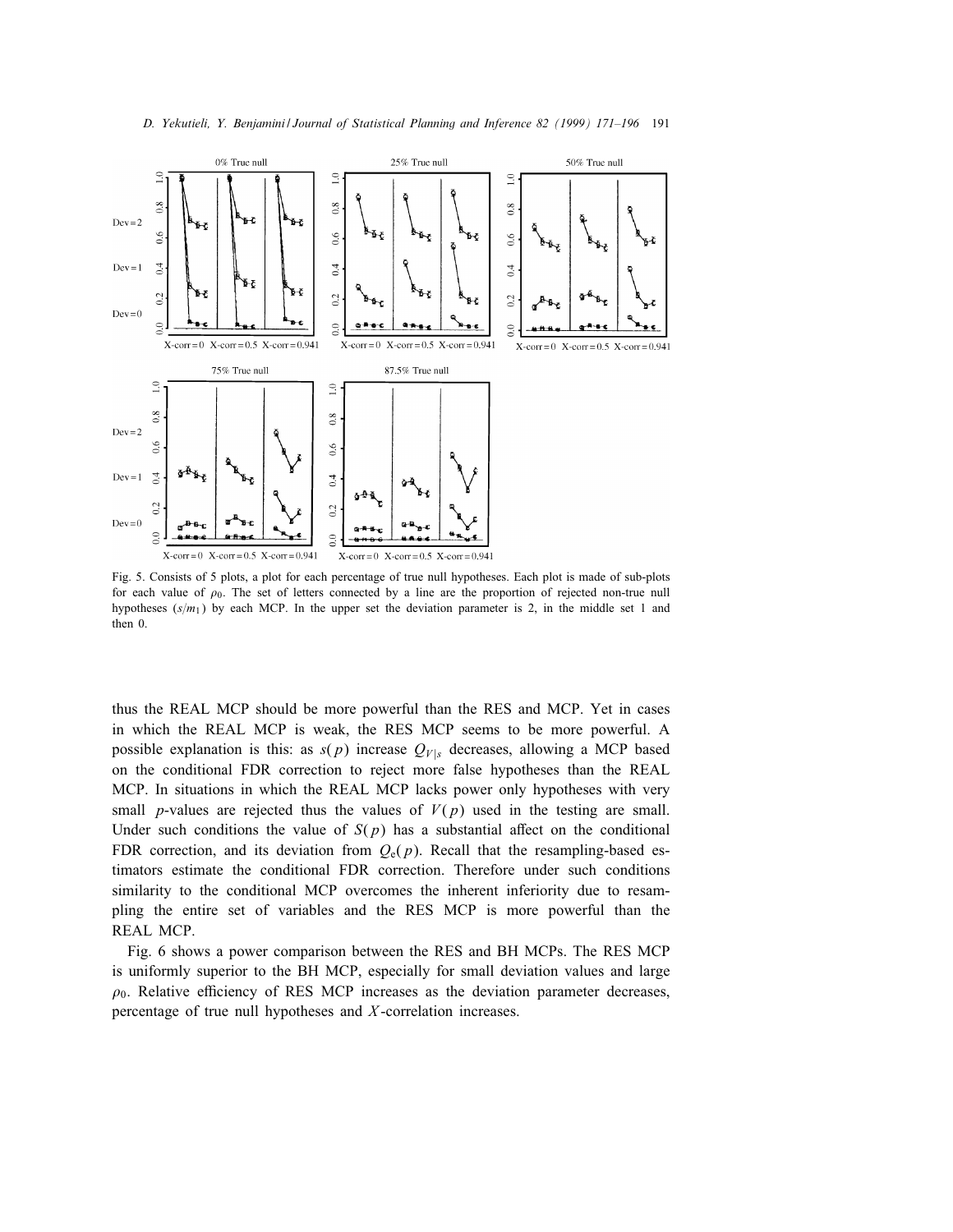

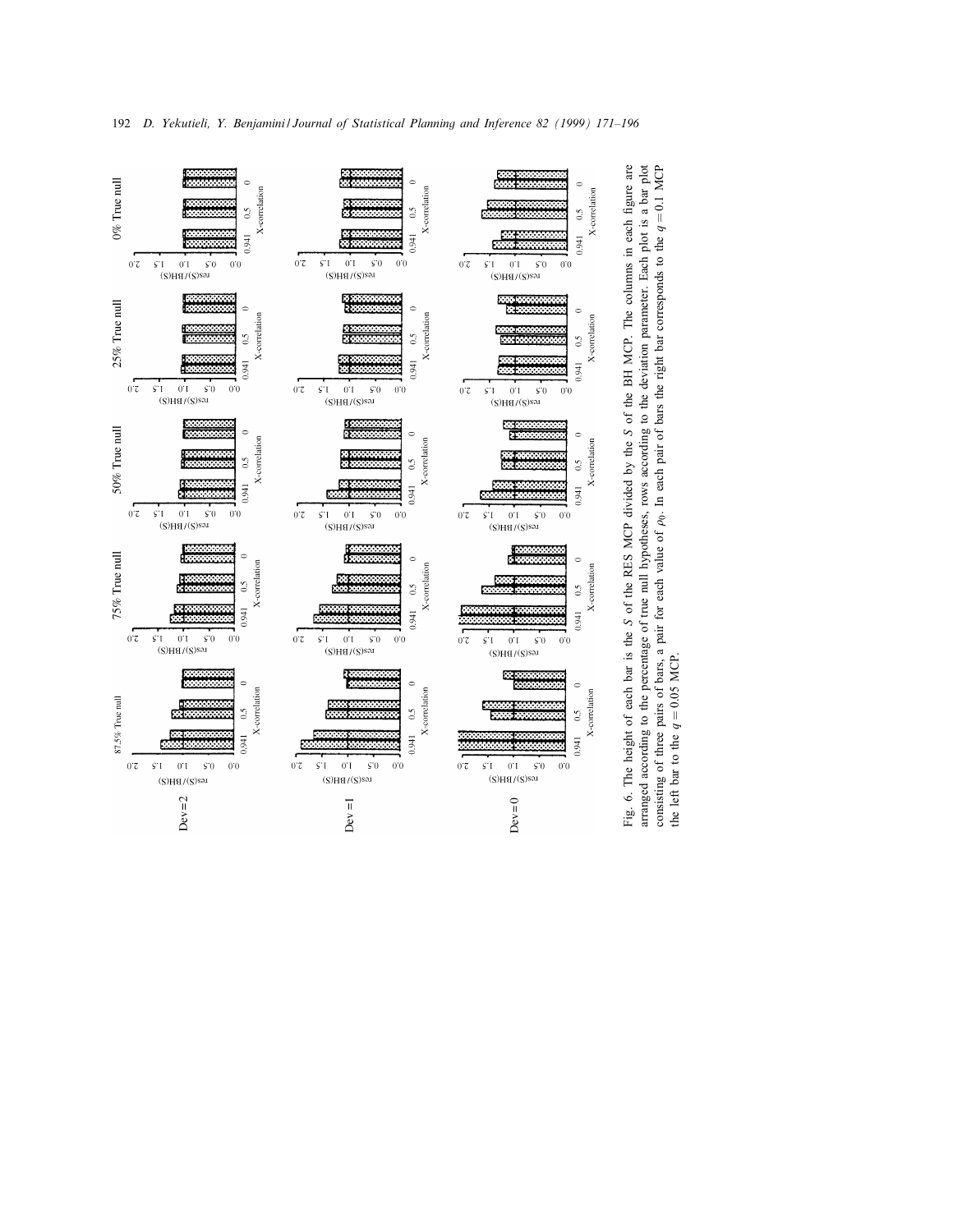# 8. Proofs of propositions

**Proof of Proposition 4.2.** As defined,  $Q_{\beta}^{*}(p) \geq E_{R^{*}} R^{*}(p) / (R^{*}(p) + r(p) - r_{\beta}^{*}(p)).$ Therefore,

$$
\Pr\{Q_{\beta}^*(p) \geqslant Q_V(p)\} \geqslant \Pr\left\{E_{R^*}\frac{R^*}{R^*+r-r_{\beta}^*} \geqslant E_V\frac{V}{V+s}\right\}
$$

(Assuming subset pivotality distribution of  $V(p)$  and  $V_0^*(p)$  are identical)

$$
\geq \Pr\left\{E_{V_0^*} \frac{V_0^*}{V_0^* + r - r_\beta^*} \geq E_{V_0^*} \frac{V_0^*}{V_0^* + s}\right\}
$$
  
\n
$$
\geq \Pr\{r - r_\beta^* \leq s\} = \Pr\{s + v - r_\beta^* \leq s\}
$$
  
\n
$$
= \Pr\{v \leq r_\beta^*\} = \Pr\{V_0^* \leq r_\beta^*\}
$$
  
\n
$$
\geq \Pr\{R^*(p) \leq r_\beta^*(p)\} \geq 1 - \beta. \qquad \Box
$$

**Proof of Proposition 4.3.** If  $S(p)$  and  $V(p)$  are independent, the distribution of  $V(p) | S(p) = s(p)$  and  $V(p)$  are identical and assuming subset pivotality, the distribution of  $V_0^*(p)$  and  $V(p)$  are identical thus

$$
Q_{V|s}(p) = E_V(p) \frac{V(p)}{s(p) + V_0(p)} = E_V(p) \left\{ E_{R^*(p)} \frac{V_0^*(p)}{s(p) + V_0^*(p)} \right\}.
$$

Recall that  $Q^*(p)$  is defined as

$$
Q^*(p) = \begin{cases} E_{R^*} \frac{R^*(p)}{R^*(p) + r(p) - p \cdot m} & \text{if } r(p) - r^*_\beta(p) \ge m \cdot p, \\ \Pr_{R^*} \{ R^*(p) \ge 1 \} & \text{otherwise.} \end{cases}
$$

If  $s(p) \geq p m$ , then  $r(p) = s(p) + v(p) \geq p \cdot m$ , and since  $R^*(p) \geq V_0^*(p)$ ,

$$
Q^*(p) \geq E_{R^*(p)} \frac{R^*(p)}{R^*(p) + r(p) - p \cdot m} \geq E_{R^*(p)} \frac{V_0^*(p)}{V_0^*(p) + r(p) - p \cdot m}.
$$

In expectation on the distribution of  $V(p)$ ,

$$
E_{V(p)}Q^*(p) \geq E_{V(p)}\left[E_{R^*(p)}\frac{V_0^*(p)}{V_0^*(p)+V(p)+s(p)-p\cdot m}\right].
$$

Thus to prove the proposition it is sufficient to show that (dropping the " $p$ ")

1

$$
E_V E_{R^*} \left[ \frac{V_0^*}{V_0^* + V + s - p \cdot m} - \frac{V_0^*}{s + V_0^*} \right] \ge 0.
$$
  
\n
$$
E_V E_{R^*} \left[ \frac{V_0^*}{V_0^* + V + s - p \cdot m} - \frac{V_0^*}{s + V_0^*} \right]
$$
  
\n
$$
= E_V E_{R^*} \left[ \frac{sV_0^* + (V_0^*)^2 - (V_0^*)^2 - VV_0^* - sV_0^* + pmV_0^*}{(V_0^* + V + s - pm)(s + V_0^*)} \right]
$$
  
\n
$$
= E_V E_{R^*} \left[ \frac{V_0^*(pm - V)}{(s + V_0^*)(s + V + V_0^* - p \cdot m)} \right]
$$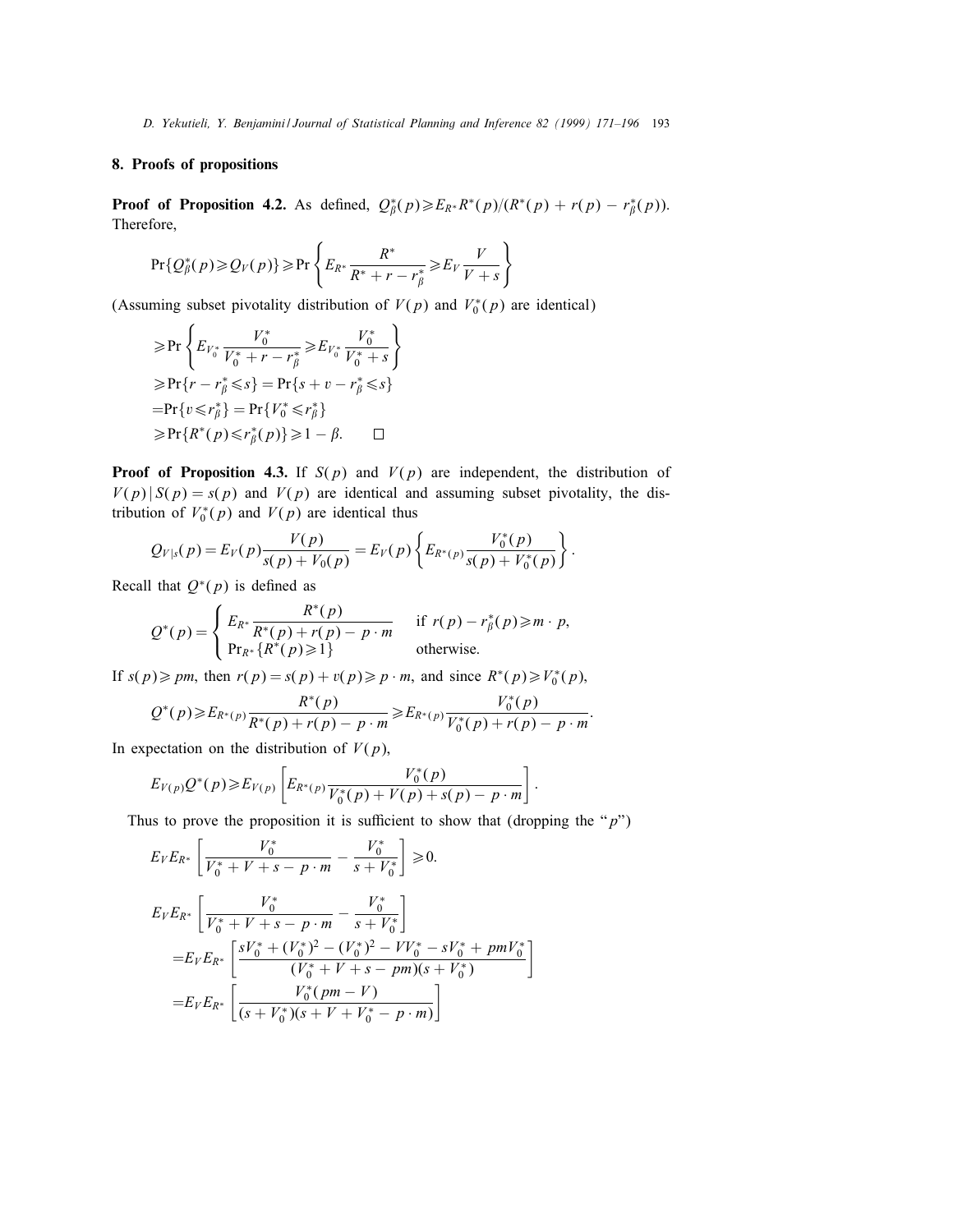194 D. Yekutieli, Y. Benjamini / Journal of Statistical Planning and Inference 82 (1999) 171–196

$$
= E_V \left[ (pm - V) E_{R^*} \left[ \frac{V_0^*}{(s + V_0^*)(s + V + V_0^* - p \cdot m)} \right] \right]
$$

(denote,  $P_v = P(V = v)$ ,  $\varphi(V) = E_{V_0^*, V_1^*} V_0^* / (s + V_0^*) (s + V + V_0^* - p \cdot m)$ , since  $s \geq p \cdot m\varphi$ is positive)

$$
=E_V(p \cdot m - V)\varphi(V) = \sum_{v=0}^{m_0} (p \cdot m - v)P_v\varphi(v)
$$
  
= 
$$
\sum_{v=0}^{[p \cdot m]} (p \cdot m - v)P_v\varphi(v) + \sum_{v=[p \cdot m]+1}^{m_0} (p \cdot m - v)P_v\varphi(v)
$$

(because the left summation consists of positive expressions, right summation of negative expressions, and  $\varphi(0) \geq \cdots \geq \varphi(m_0)$ )

$$
\geq \sum_{v=0}^{\lfloor p\cdot m \rfloor} (p \cdot m - v) P_v \varphi([\, p \cdot m]) + \sum_{v=\lfloor p\cdot m \rfloor+1}^{m_0} (p \cdot m - v) P_v \varphi([\, p \cdot m]).
$$
  
=  $\varphi([p \cdot m]) \left\{ \sum_{v=0}^{m_0} P_v \cdot p \cdot m - \sum_{v=0}^{m_0} P_v v \right\} = \varphi([\, p \cdot m]) \cdot \{p \cdot m - E_V V\}$   
=  $\varphi([\, p \cdot m]) \cdot p \cdot (m - m_0) \geq 0.$ 

**Proof of Proposition 4.4.** If  $S(p)$  and  $V(p)$  are independent, the distribution of  $V(p) | S(p) = s(p)$  and  $V(p)$  are identical; therefore,

$$
\Pr_{R|s=s} \{r(p) - r_{\beta}^{*}(p) < p \cdot m\} = \Pr_{V} \{V(p) + s(p) - r_{\beta}^{*}(p) < p \cdot m\}
$$
\n
$$
\geq \Pr_{V} \{V(p) - r_{\beta}^{*}(p) \leq 0\}
$$
\n
$$
= \Pr_{V} \{V(p) \leq r_{\beta}^{*}(p)\}
$$

(assuming subset pivotality)

$$
= \Pr_{R^*} \{ V_0^*(p) \le r_\beta^*(p) \} \ge \Pr \{ R^*(p) \le r_\beta^*(p) \} \ge 1 - \beta.
$$

Recall that  $Q^*(p)$  was defined as

$$
Q^*(p) = \begin{cases} E_{R^*} \frac{R^*(p)}{R^*(p) + r(p) - p \cdot m} & \text{if } r(p) - r^*_\beta(p) \geqslant p \cdot m, \\ \Pr_{R^*} \{ R^*(p) \geqslant 1 \} & \text{otherwise.} \end{cases}
$$

Therefore under the conditions of the proposition,  $Q^*(p) = Pr_{R^*}(R^*(p) \ge 1)$  with probability 1 –  $\beta$ . And because,  $Pr_{R^*(p)}\{R^*(p) \geq 1\} \geq Q_V(p)$ ,

$$
\Pr_{V(p)}\{Q^*(p)\geqslant Q_V(p)\}\geqslant 1-\beta.\qquad \Box
$$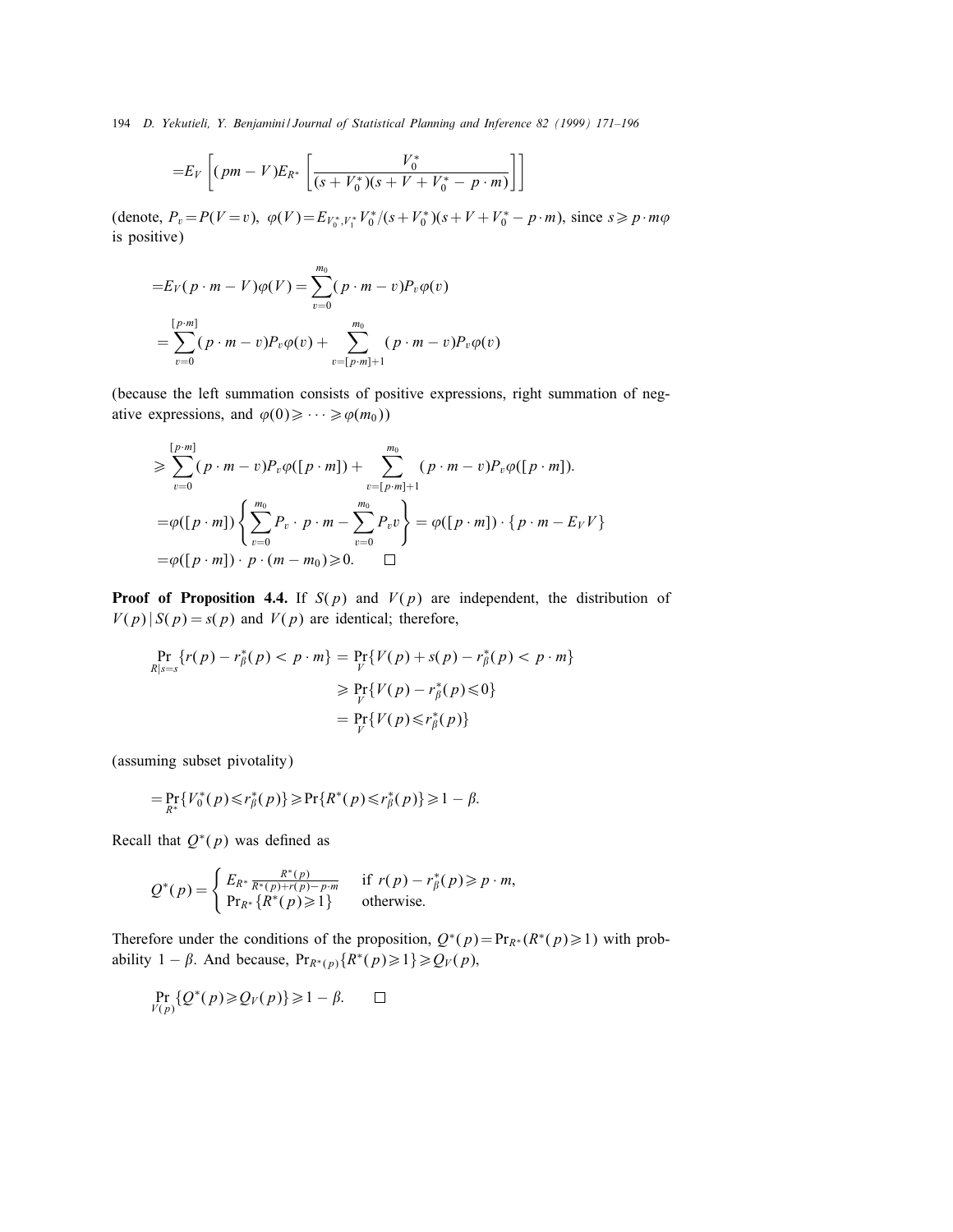**Proof of Proposition 4.5.** Under the complete null hypothesis the FWE equals the FDR and assuming subset pivotality the distribution of  $R^*(p)$  and  $R(p)$  are identical, thus

$$
\Pr\{r(p) - r_{\beta}^* \leq 0\} = \Pr\{R^*(p) \leq r_{\beta}^*\} \geq 1 - \beta
$$

and

$$
Pr{R^*(p) \geq 1} = Q_e(p).
$$

To complete the proof recall that,  $Q^*(p)$  and  $Q^*_{\beta}(p)$  equal Pr{ $R^*(p) \ge 1$ }, if  $r(p)$  –  $r_{\beta}^*$  < pm and  $r(p) - r_{\beta}^* \leq 0$  accordingly.  $\Box$ 

**Proof of Proposition 5.2.** As defined  $Q^*_{\beta}(p^{\text{ul}}_q)$  and  $Q_{V|s}(p_q)$  equal q. Since  $Q^*_{\beta}(p)$  is increasing in p, if  $p_q^{\text{ul}} > p_q$  then  $Q_{V|s}(p_q) = Q^*_{\beta}(p_q^{\text{ul}}) \geq Q^*_{\beta}(p_q)$ . Thus, using the result proven in Proposition 8.4,

$$
\Pr\{p_q^{\text{ul}} > p_q\} \le \Pr\{Q_\beta^*(p_q^{\text{ul}}) > Q_{V|s}(p_q^{\text{ul}})\} \le \beta. \qquad \Box
$$

**Proof of Proposition 5.3.** Denote  $p_q^{\text{ul}} = \sup_p \{Q^*_\beta(p) \leq q\}$ ,  $p_q^{\text{ul}}$  is a function of **P**, the FWE of the MCP based on  $Q_{\beta}^*$  is  $Pr_{\mathbf{P}}\{V(p_q^{\text{ul}}(\mathbf{P})) \geq 1\}$ . Denote  $p_q = \sup_p \{Pr(V(p) \geq 1)$  $\leq q$ , recall that under the complete null hypotheses  $S \equiv 0$ , thus the conditional FDR correction equals the FWE correction, since  $V(p)$  is increasing in p,  $p_q^{\text{ul}} \leq p_q$  implies

$$
Pr{V(p_q^{\text{ul}}) \geq 1} \leq Pr{V(p_q) \geq 1} = q,
$$

and according to Proposition 7:6,

$$
\Pr_{\boldsymbol{P}}\{p_q^{\text{ul}}(\boldsymbol{P}) \geq p_q\} \leq \beta
$$

therefore,

$$
\Pr_{\mathbf{P}}\{V(p_q^{\text{ul}}(\mathbf{P})) \ge 1\} = \Pr_{\mathbf{P}}\{p_q^{\text{ul}}(\mathbf{P}) \le p_q \land p_q^{\text{ul}}(\mathbf{P}) \ge 1\} \n+ \Pr_{\mathbf{P}}\{p_q^{\text{ul}}(\mathbf{P}) > p_q \land V(p_q^{\text{ul}}(\mathbf{P})) \ge 1\} \n\le \Pr_{\mathbf{P}}\{V(p_q^{\text{ul}}) \ge 1 | p_q^{\text{ul}} \le p_q\} + \Pr_{\mathbf{P}}\{p_q^{\text{ul}}(\mathbf{P}) > p_q\} \n\le q + \beta. \quad \Box
$$

## Acknowledgements

We are thankful to Dr. Manes from the Israeli Meteorological Service (IMS) and to Prof. Alpert from Tel-Aviv University for introducing us to the meteorological problem, and making the data accessible. We are also thankful to the many comments of one of the referees which have helped us improve the style of the presentation.

## References

Benjamini, Y., Fuchs, C., 1990. Conditional versus unconditional analysis in some regression models. Comm. Statist. Theory Methods 19 (12), 4731–4756.